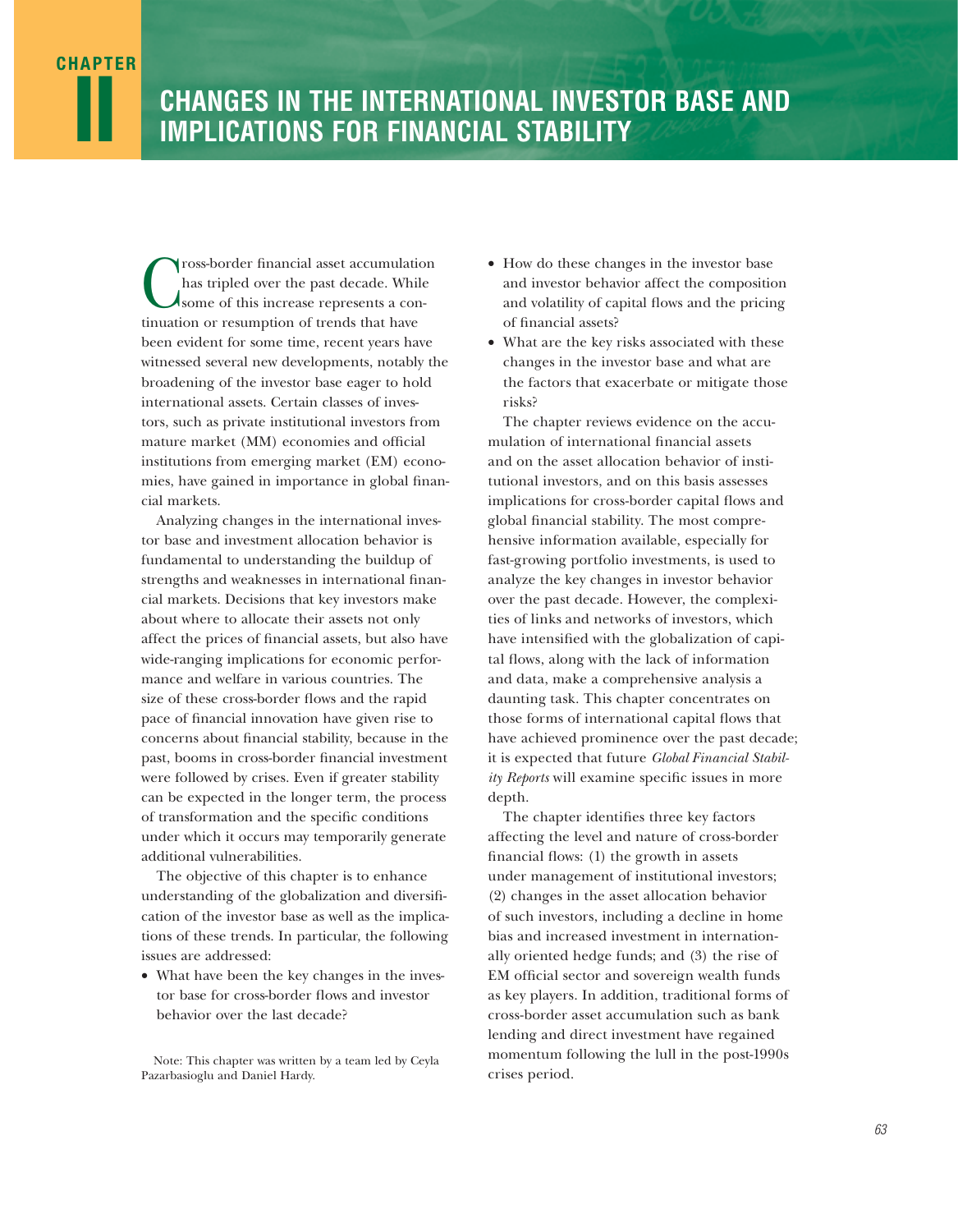The diversity of assets, source countries, and investor types now involved in cross-border asset accumulation suggests that this form of globalization should, on balance, support financial stability. However, the sheer size of flows raises concerns about the increasing exposures of both source countries and recipients. Furthermore, investors have been encouraged by the generally benign global economic environment to venture into markets previously regarded as excessively risky. A deterioration in the economic environment may lead to unpleasant surprises.

The level of specificity in the information and data permit only broad policy recommendations to be set forth—namely, policies to help policymakers continue to reap the benefits of increased cross-border asset accumulation and protect themselves against rapid reversals. Information that would permit more precise analysis and policy conclusions is not yet available. Thus, one observation is that better and more timely information concerning global financial flows is needed to identify if and how public policy may be able to play a larger role.

From the analysis, some basic policy conclusions apply. Countries that wish to benefit from a global investor base have to continue to establish a track record of consistent and credible macroeconomic policies. Vulnerabilities can be reduced by promoting the effective regulation and efficiency of local capital markets. In some cases, facilitating capital outflows by allowing domestic investors to better manage their risks may also help mitigate the effects of strong inflows. Careful communication by the official sector regarding its strategy for the allocation of international reserves is also needed.

The next two sections of this chapter discuss the magnitude of asset accumulation by key sets of investors and their investment allocation behavior. The chapter then turns to analyzing the implications for financial stability, taking into account the potential benefits as well as risks. The last section draws some conclusions and presents a corresponding set of policy implications.

# **Asset Accumulation and Implications for Cross-Border Flows**

### **Cross-Border Flows**

The manifestation of financial globalization over the past decade can be seen in the growth of cross-border capital flows. Global cross-border flows—foreign purchases of equity and debt securities, cross-border lending and deposits, and foreign direct investment (FDI)—reached a record \$6.4 trillion in 2005. The increase in cross-border capital flows is well beyond the scope attributable to cyclical behavior (Battelino, 2006): the ratio between global cross-border capital flows and world GDP since 1995 shows an upward trend, combined with business-cyclerelated swings, breaking away from its previous behavior of mean reversion (Figure 2.1).

Both cyclical and structural factors have contributed to this trend. Part of the increase reflects "pull factors" such as robust and diverse growth opportunities and the opening of economies, including financial sectors, to foreign investors. But "push factors" such as the low level of interest rates in many mature markets are also present. Demographic changes, changes in accounting and regulatory frameworks, and windfall gains accruing to commodity producers have led to a rapid growth of assets under management and a sharp increase in demand for financial instruments. In some countries, particularly in emerging markets, the increase in demand has outpaced the availability of domestic assets, therefore contributing to heightened cross-border flows. These developments have been aided by technological advances that enable greater price transparency and a wider range of agents to participate in the global marketplace, as well as by the use of complex financial instruments that allow the unbundling and re-allocation of risk. Financial liberalization has also enabled or prompted institutional investors to diversify into new markets. With informational, technological, and regulatory barriers declining, the internationalization of asset allocation has gained traction. The operation of these factors can be seen in the types of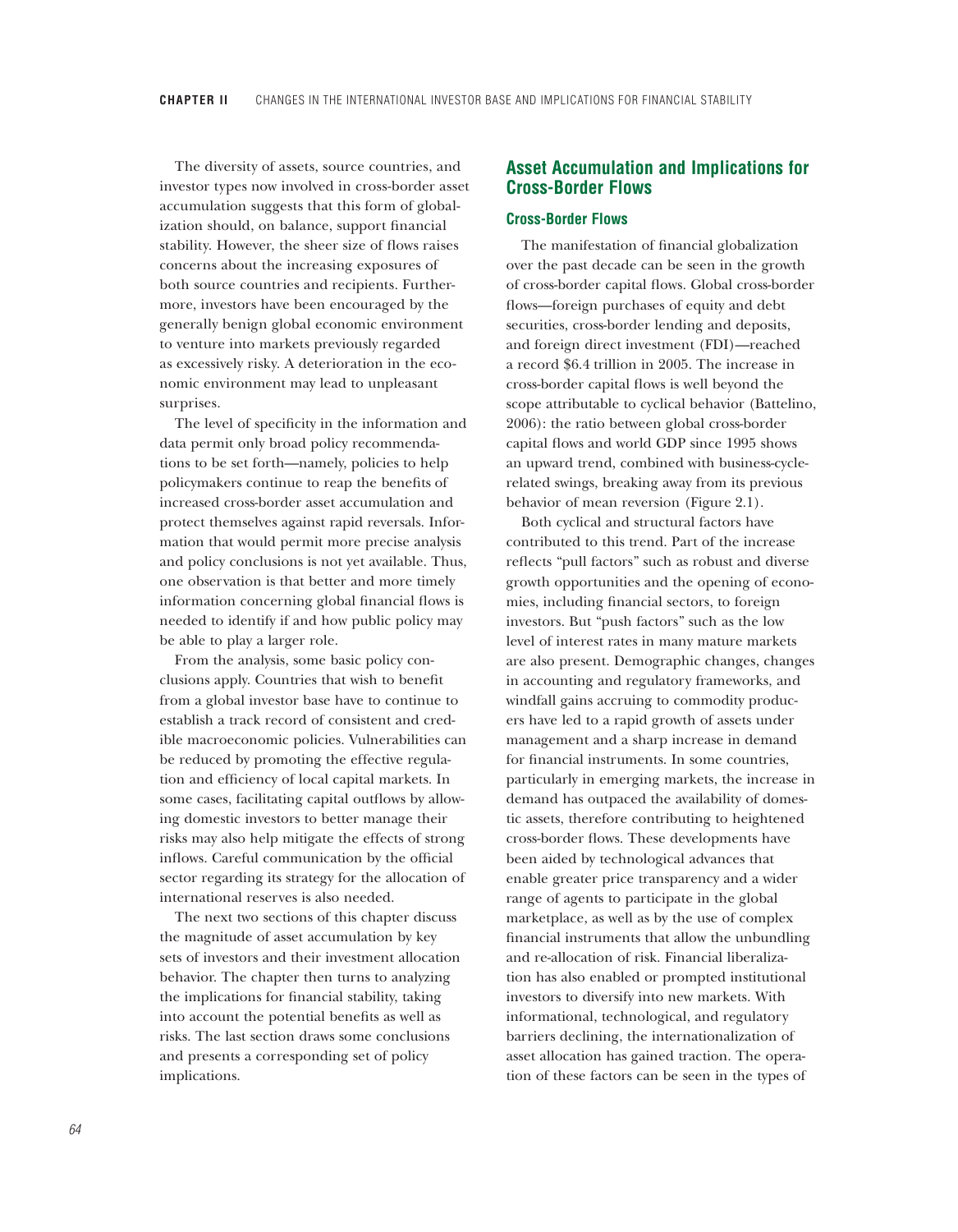assets that are exchanged internationally, the regional pattern of capital flows, and the types of investors who are now engaged in investing internationally.

All financial asset classes have exhibited strong growth in international flows. The most significant growth has been in portfolio debt flows and in cross-border banking, which together accounted for about three-quarters of total international capital flows (Figure 2.1). Cross-border investments in debt securities have surged, largely in sovereign debt and more recently into corporate debt, both in developed countries (mainly the United States) and EM countries. FDI has increased as well, but its share as a percentage of gross flows has fallen  $(Box 2.1).<sup>1</sup>$ 

The banking sector remains a key intermediary for the supply of cross-border capital (McGuire and Tarashev, 2006), although capital markets have gained ground as the preferred mode of such flows (see Chapter III). Total cross-border bank claims almost doubled from 2001 to end-2005, when they reached \$17.6 trillion, driven mainly by European banks, followed by banks in the United States and Japan. Much of the total consists of intra-European money market transactions. Moreover, Bank for International Settlements (BIS) reporting banks have been large net recipients of deposits from EM countries, including oil exporters. Among EMs, emerging Europe has been the largest recipient of bank claims over the past several years. However, a clear trend seems to have emerged whereby the BIS reporting banks have moved away from their traditional lending business to become an important investor base in the securities market. These banks now hold a significant amount of outstanding government debt, mainly in triple-A rated sovereigns (with the exception of Italy and Japan), partly



**Figure 2.1. Total Global Cross-Border Inflows**

Source: IMF staff calculations based on data from IMF, International Financial Statistics and World Economic Outlook. 1Other flows include derivative transactions.

<sup>&</sup>lt;sup>1</sup>In the financial account of the balance of payment statistics, all transactions are recorded on a net change basis. However, in this chapter, "gross" capital flows refer to either the credit (gross inflows) or debit (gross outflows) entry of such a transaction, while the "net" capital flows refers to their difference.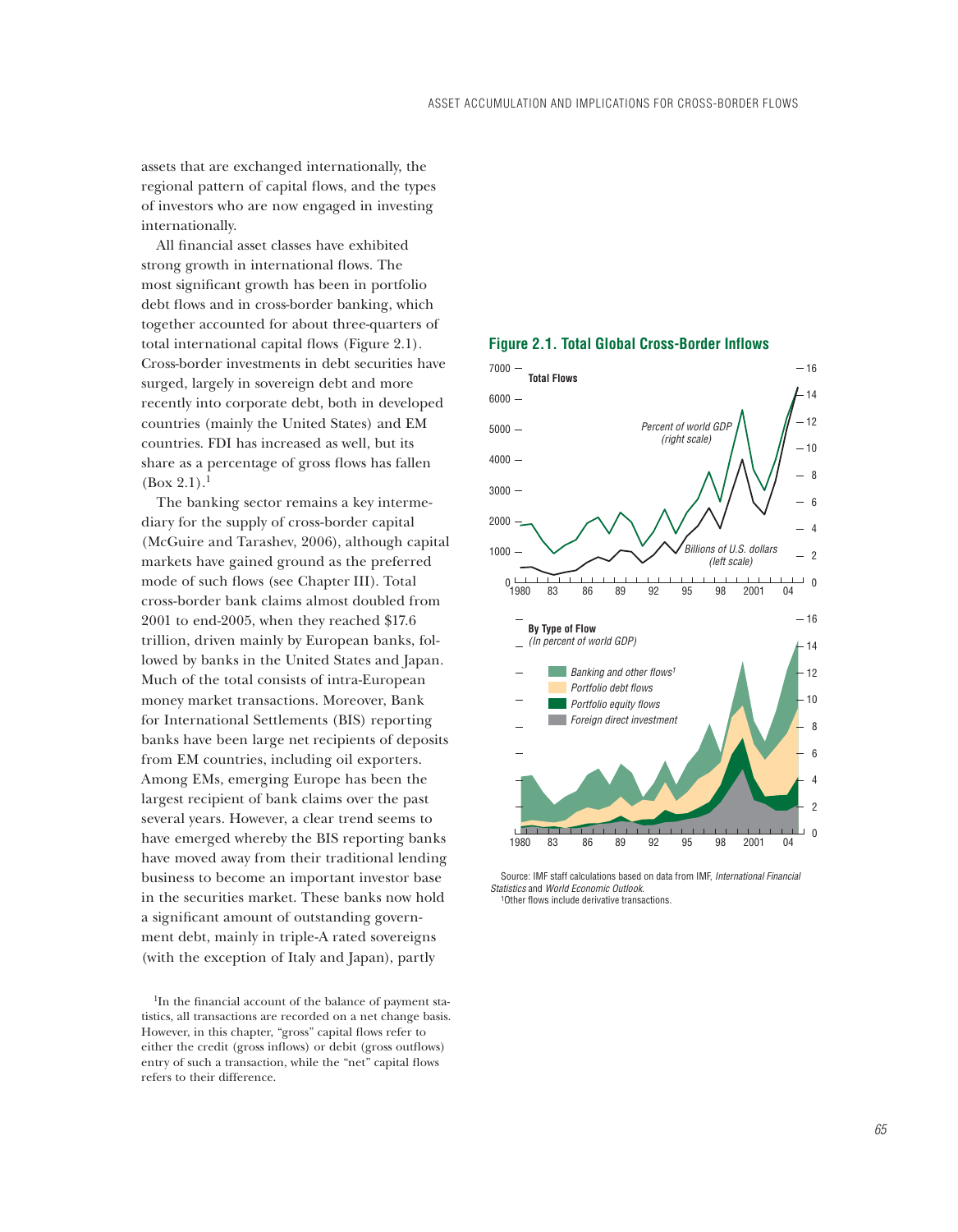### **Box 2.1. Foreign Direct Investment Flows**

Global foreign direct investment has fluctuated over the past decade, with mature market FDI exhibiting greater variability than FDI to emerging markets (see first figure). The size and growth prospects of domestic markets are a large determinant of FDI inflows. The main source of FDI has been Europe, and EMs have increased substantially their FDI over the past three years.

Total FDI flows to EMs are estimated to have increased by about 5 percent in 2006, fueled by strong global growth, higher commodity prices, continued improvements in the business and investment climate, perceptions of reduced risks in EMs, and more mergers and acquisitions in EMs. The largest increases in FDI to EMs in 2006 were to emerging Europe and the Middle East. Flows to Africa and Latin America are estimated to have remained stable, while those to Asia declined slightly. Globalization is now encompassing EM firms. Outward FDI *from* EMs has continued to boom (see second figure). Some large FDI recipient EMs have become sources of outward FDI. For example, in 2006 Brazil's outward FDI is estimated to have exceeded inward FDI (see IMF, 2006a; World Bank, 2006, Chapter 4).

To collect information on the allocation of foreign investment, the Association of Financial Professionals (AFP) and IMF staff conducted a survey that included 31 multinational corporations. The responding companies are headquartered in the Asia-Pacific region, Europe, Latin America, and North America, and are active in the construction, energy, manufacturing, retailing, telecommunications, and transportation sectors.

The survey asked about the motivation for FDI, the rate of return on it, and its allocation and financing, as well as about infra-

Note: The main author of this box is Paul Ross. The box is based on ongoing work of an IMF–World Bank-IFC Foreign Direct Investment Group (IMF, 2006a) and relies on a survey conducted by AFP (see www. afponline.org).



Source: IMF, World Economic Outlook.

structure issues. The responses indicated that FDI is part of globalization in the world economy, that it is procyclical, and that it has been buoyed by structural reforms that



Source: IMF, World Economic Outlook.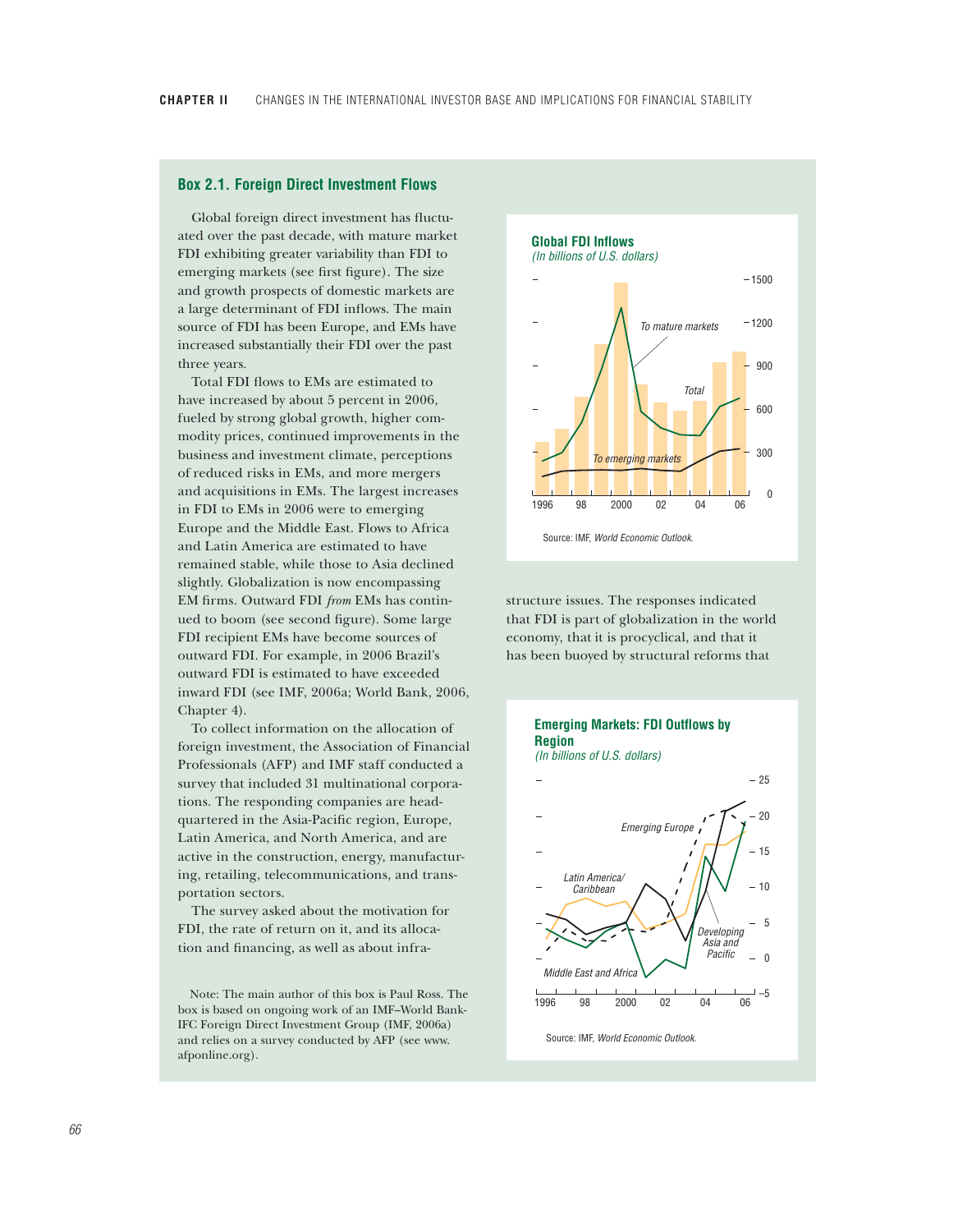improve the investment climate in recipient countries. Direct investment is aimed at establishing a solid market presence in faster growing markets (linked closely to world economic growth). Most companies considered cross-border investment in mature markets as similar in risk to investment in their home countries; EM investments were viewed as higher risk. Factors identified by investors as important in attracting FDI were low political risk, a moderate tax burden, and good investor protection.

because these bonds can be used as collateral in other financial transactions. The net stock of debt securities held by BIS reporting banks has more than quadrupled over the past decade, which partly reflects increased exposure to local currency debt markets in the EM countries (IMF, 2006a).

Regarding portfolio capital flows, the main focus of this chapter, the following findings are especially pertinent:

- The growth in assets under management of institutional investors (pension funds, insurance companies, and mutual funds), which increased from \$21 trillion to \$53 trillion between 1995 and 2005;
- v Changes in the asset allocation behavior, most notably a decline in home bias and increased investments into alternative vehicles such as hedge funds; and
- The growing importance of the official sector in asset management, in particular by EM official sector and sovereign wealth funds, managing assets estimated to have totaled more than \$6 trillion at end-2005.

# **Growth in Assets Under Management of Traditional Investors**

Assets under management of mature market institutional investors more than doubled over the past decade, reaching about \$53 trillion

The survey found that inward FDI flows are determined by growth prospects and in large part financed by the parent company. Profit and dividend remittances are primarily determined by taxation and controls on remittances. Financial instruments are used to manage risks, but high costs associated with such instruments deter a more active use of hedging. These responses confirm earlier work on FDI, including findings that FDI is expected to be procyclical and flow to large and fast-growing markets with good investment climates.

in 2005 (Figure  $2.2$ ).<sup>2</sup> U.S. institutional investors accounted for about half of the share and continental Europe over a quarter, followed by Japan and the United Kingdom. Within conventional investment management, pension fund assets managed by institutional investors have expanded significantly, especially in countries such as the Netherlands, Switzerland, the United Kingdom, and the United States, where pension reforms through private pension plans were introduced at a relatively early stage. More recently, pension fund assets of several European countries such as Norway and Spain have been growing rapidly. Mutual funds and insurance companies also constitute a sizable share of the investor base in Europe, Japan, and the United States.

The implication of this rapid growth in assets under management is that, even if the share of portfolios invested internationally had remained unchanged, the absolute stock of cross-border claims would have increased significantly, resulting in a larger flow each year. The international role of these institutions has increased more than that, however, because they are increasingly willing to invest outside their respective home countries.

2Large nonbank institutional investors are comprised of pension funds, insurance companies, and mutual funds.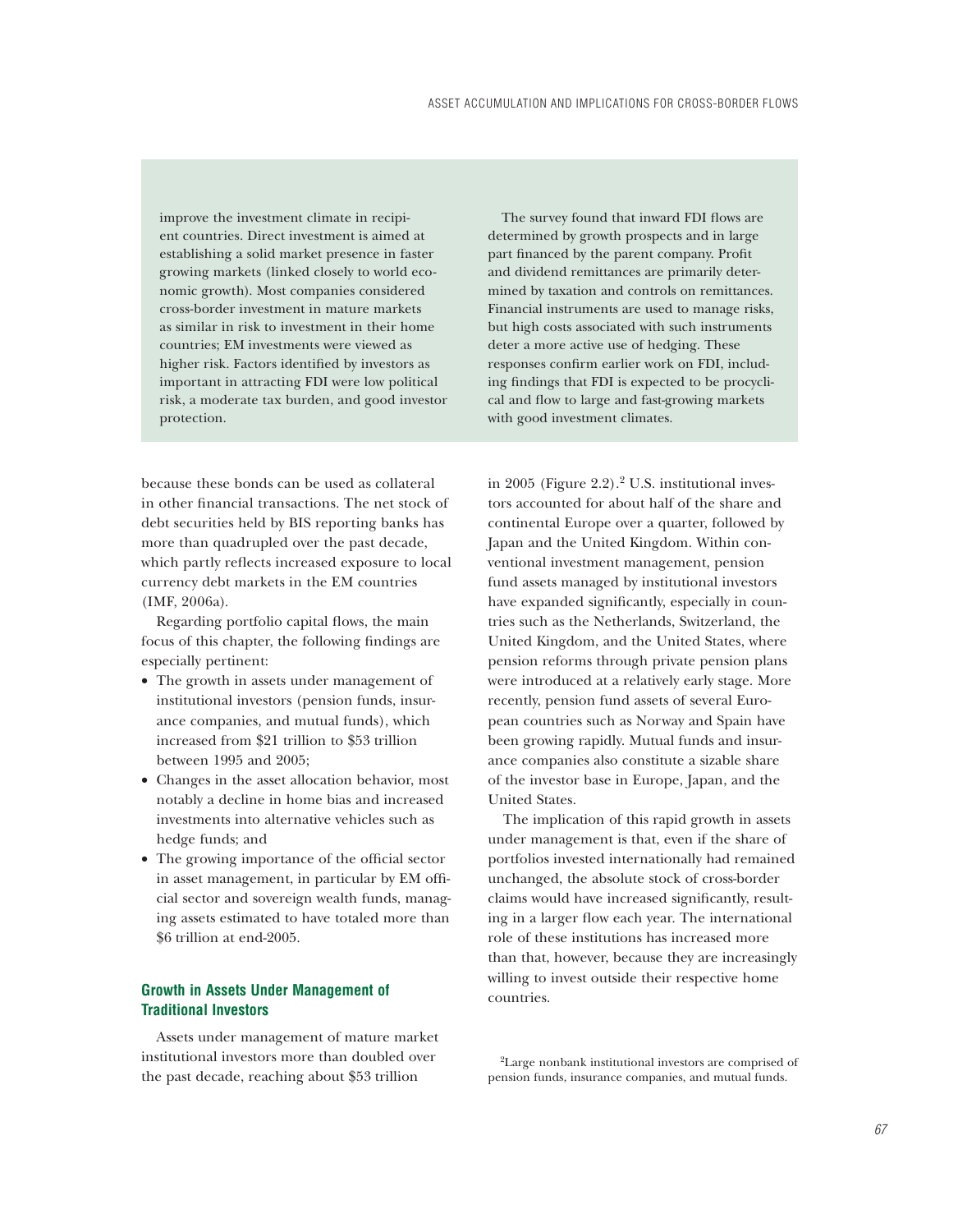

**Figure 2.2. Assets Under Management of Institutional Investors in Mature Markets**

Sources: International Financial Services, London; OECD; and IMF staff estimates.

### **Figure 2.3. Portfolio Cross-Border Assets Held by Mature Markets**

(In trillions of U.S. dollars)



Source: IMF staff calculations based on the Coordinated Portfolio Investment Survey.

### **Decline in Home Bias**

The increase in assets under management of mature market institutional investors has been accompanied by a trend decline in home bias—defined as portfolio allocations being biased toward the home country—evident both in portfolio equity and debt holdings (Figure 2.3). Investments from continental Europe and Japan have traditionally been more tilted to debt instruments, while those of the United Kingdom and the United States have remained more "equity centric," although there has been an increase in the share of investments in debt.

Europe saw the most significant decline in home bias. Cross-border claims increased by \$6.1 trillion during 2001–05, mainly in debt instruments and within continental Europe and the United Kingdom (Box 2.2).

The international portfolio assets of the United States grew from \$2.3 trillion to \$4.6 trillion over the same period, with large equity investments in offshore financial centers and other MM countries, including Japan and the United Kingdom. An analysis of portfolio trends indicates that the institutional investor base in the United States has shifted in favor of a more internationally diversified allocation (Box 2.3).

Cross-border portfolio claims from Japan almost doubled between 2001 and end-2005, reaching \$2.1 trillion. This growth was led mainly by investments by Japanese mutual funds into sovereign and agency bonds in liquid mature markets, and more recently, into EM assets.

In contrast with the MM countries, domestic institutional investors in EM countries invest primarily within their own national boundaries, despite rapidly growing assets under management in a number of those countries. In Latin America, for example, assets under management of funded pension funds stood at over \$200 billion, compared with less than \$75 billion in 1995. Assets under management of EM mutual funds more than doubled between 2000 and 2005, reaching about \$800 billion. However, regulatory restrictions on asset managers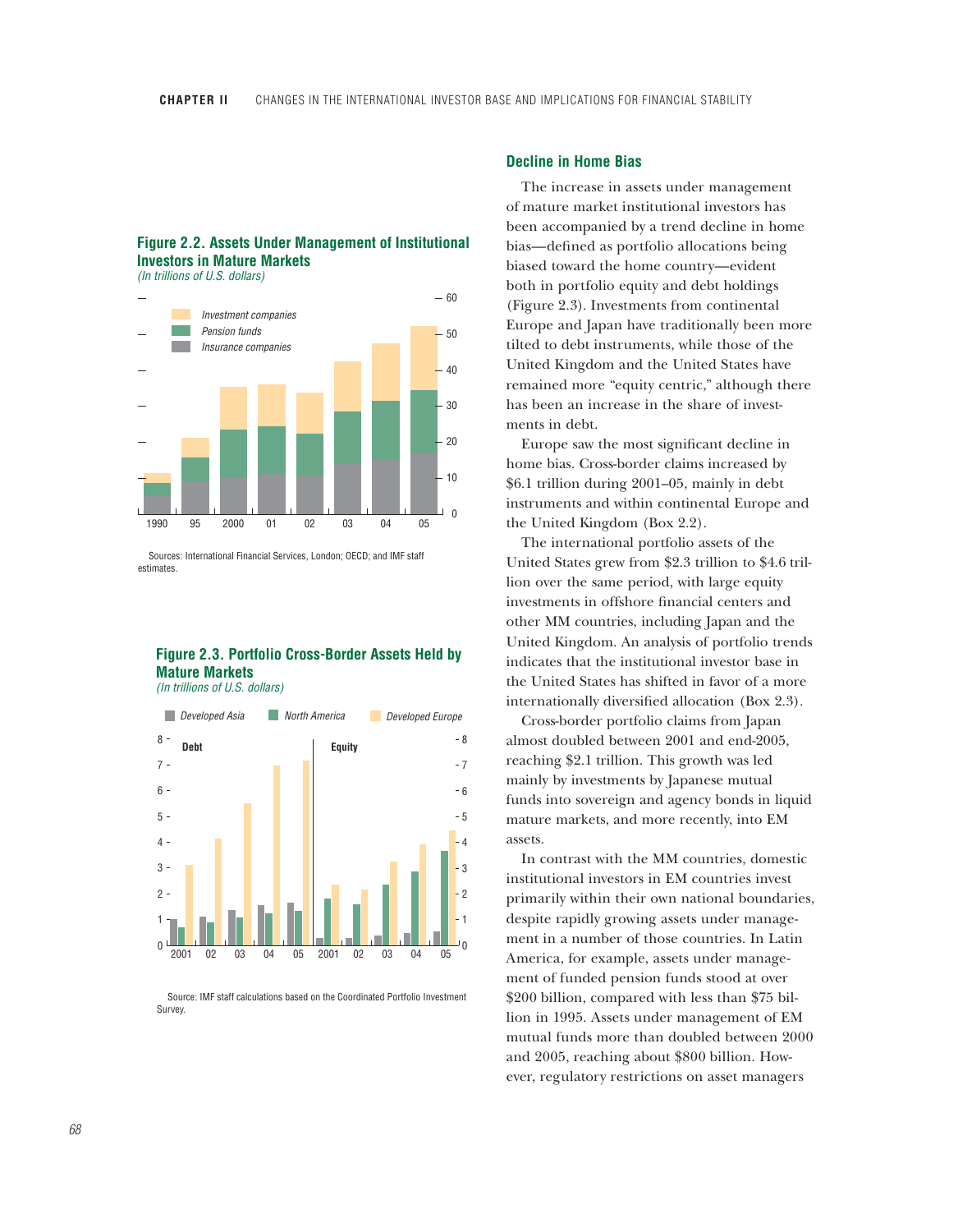### **Box 2.2. Shifting from Home Bias to "Intra-European" Bias?**

The process of European integration has had the largest impact on capital flows. Developed Europe's share in both global capital outflows and inflows jumped to around 70 percent by 2005 from 50 to 55 percent a decade earlier (see figure below). There seem to be three elements contributing to this phenomenon.

First, intra-European cross-border capital movements have surged, fueled by adoption of the euro as common currency and the removal of foreign currency risk, regulatory harmonization, and the integration of markets for goods. About 50 percent of the cross-border capital flows originating from the euro area countries are redistributed among the countries themselves. There is considerable empirical support for euro-area bias in bond portfolios, as European Monetary Union member countries disproportionately invest in one another relative to other country pairs (Lane, 2006).

Second, euro area countries' and U.K. capital movement has been fueled by the increasing

Note: The authors of this box are Mangal Goswami and Jack Ree.

importance of London as an international financial center. London effectively acts as a hub of the intra-European interbank market. According to the European Central Bank's balance of payments statistics for the consolidated euro area, about one-half of the area's crossborder capital outflows during 2005Q4–2006Q3 was directed to other European Union (EU) countries that do not belong to the euro area, with the United Kingdom accounting for 90 percent of it. U.K. investors are also turning to the euro market.

Third, western European banks and other financial institutions have been providing large amounts of financing to emerging Europe in connection with the integration of those economies into Europe (see Chapter III).

The dominance of intra-European flows is likely to persist at least for a while, as EU integration is still widening and deepening. This may have ramifications on financial stability because the increased intra-European flows may lead to more rapid and severe transmission of adverse shocks among European countries.

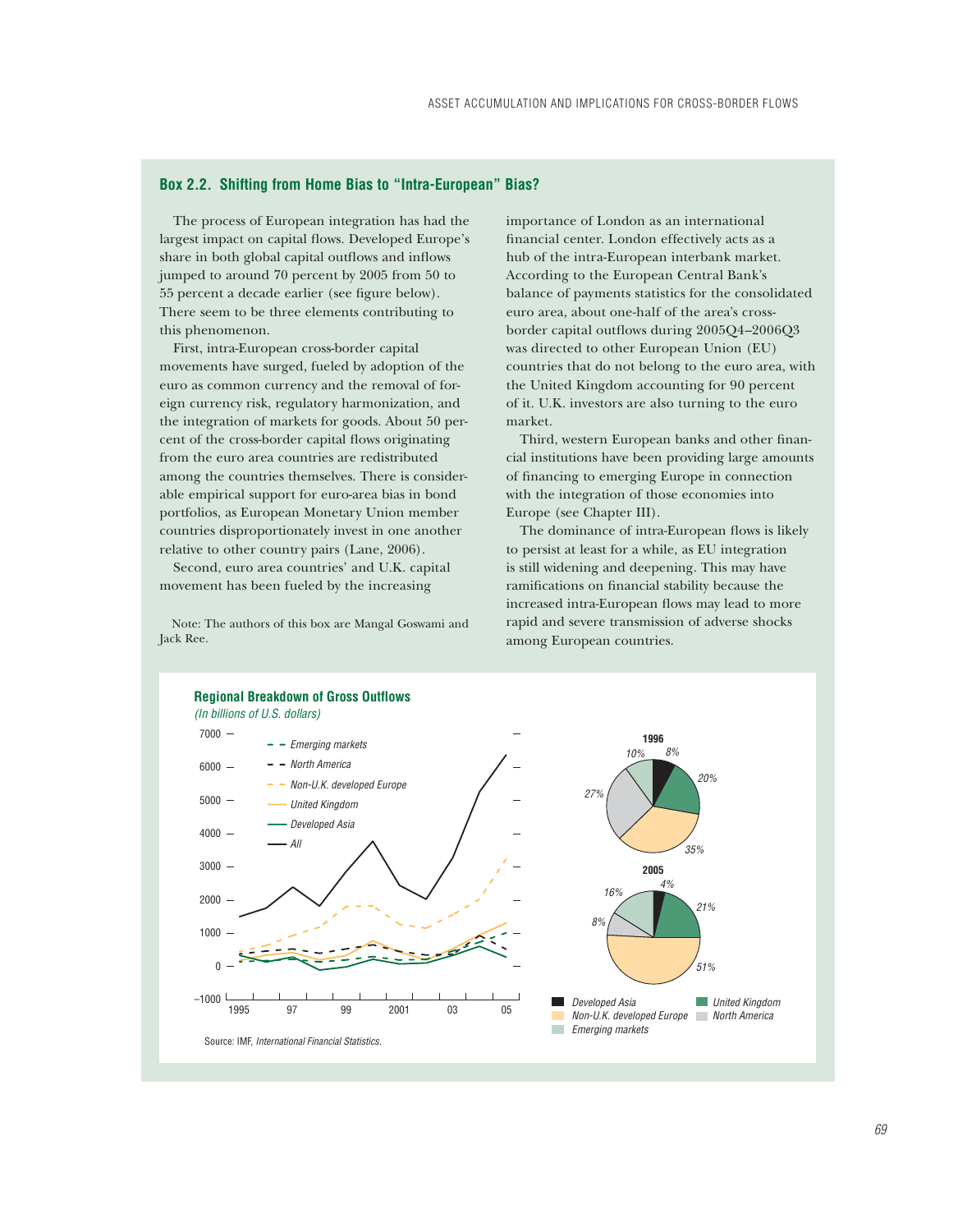### **Box 2.3. Evolution of the Home Bias in U.S. Equity Portfolios**

 The International Capital Asset Pricing Model (ICAPM) of portfolio allocation holds that, in the absence of significant transaction costs or information asymmetries, portfolios are well diversified internationally and capital flows to markets with the most favorable risk-return profiles. In reality, investors allocate far less to international markets than the model suggests, thereby creating a "home bias" in investment holdings (French and Poterba, 1991; Aurelio, 2006).

We analyze the changes in the home bias of U.S. equity investors, as this segment represents one of the largest groups of global equity investors. The measure of home bias is based on the ICAPM, which holds that the share of equity investments in a specific market should be equivalent to its weight in world market capitalization. The U.S. portfolio is estimated as [U.S. market capitalization + total U.S. holdings of foreign securities – total foreign holdings of U.S. securities]. This methodology has been extensively used in the literature—for example, see Kho, Stulz, and Warnock (2006). Any deviation of the share of foreign assets in the investor portfolio from the "world portfolio" is indicative

Note: The authors of this box are Silvia Iorgova and Andreas Jobst.

of bias. By this standard, values of the home bias measured close to 1 indicate strong home bias, while lower ratios suggest that observed portfolio allocations are closer to market capitalization-based weights, pointing to lower levels of home bias.

Estimates of home bias need to be treated with caution. Divergence in international legal systems, poor information about particular markets, or high transaction costs may be good reasons for global investors to prefer the domestic markets. Also, at times of lower equity market volatility, cross-country correlations of equity markets tend to decline, inducing investors to seek diversification gains abroad. Such changes in investor behavior might indicate responsiveness to cyclical factors, rather than a structural change in investor behavior and lower home bias.

The *aggregate* measure, presented in the table below, shows a systematic decline in the home bias of U.S. equity investments across most regions since 2001, decreasing by 8 percent relative to total non-U.S. market capitalization. The increased international diversification of U.S. holdings has been concentrated in MM countries, developing Asia, and Latin America, the regions with highest market capitalizations, supporting the idea that there might be an evolving investment preference to certain regions on the part of U.S. equity investors.

#### **Evolution of the Home Bias in U.S. Equity Investment—ICAPM Framework** (In percent)

|                           |       | Weight in the<br>U.S. Portfolio (A) |       | Weight in World<br>Market Portfolio (B) | Home Bias (1-A/B) | Change |             |
|---------------------------|-------|-------------------------------------|-------|-----------------------------------------|-------------------|--------|-------------|
|                           | 2001  | 2005                                | 2001  | 2005                                    | 2001              | 2005   | $2001 - 05$ |
| Developed Europe          | 6.52  | 9.21                                | 26.94 | 26.20                                   | 0.76              | 0.65   | $-0.11$     |
| Other developed countries | 2.68  | 5.89                                | 15.14 | 22.39                                   | 0.82              | 0.74   | $-0.09$     |
| Developing Asia           | 0.26  | 0.84                                | 4.18  | 5.67                                    | 0.94              | 0.85   | $-0.09$     |
| <b>Emerging Europe</b>    | 0.07  | 0.24                                | 0.67  | 2.38                                    | 0.89              | 0.90   | 0.01        |
| Latin America             | 0.37  | 0.78                                | 2.18  | 2.54                                    | 0.83              | 0.69   | $-0.14$     |
| Middle East               | 0.10  | 0.19                                | 0.37  | 0.60                                    | 0.74              | 0.69   | $-0.05$     |
| Africa                    | 0.05  | 0.19                                | 0.59  | 1.51                                    | 0.92              | 0.87   | $-0.04$     |
| <b>All Countries</b>      | 10.04 | 17.35                               | 50.07 | 61.29                                   | 0.80              | 0.72   | $-0.08$     |

Source: IMF staff estimates based on data from IMF, Coordinated Portfolio Investment Survey; International Finance Corporation, Emerging Markets Database; and Bloomberg.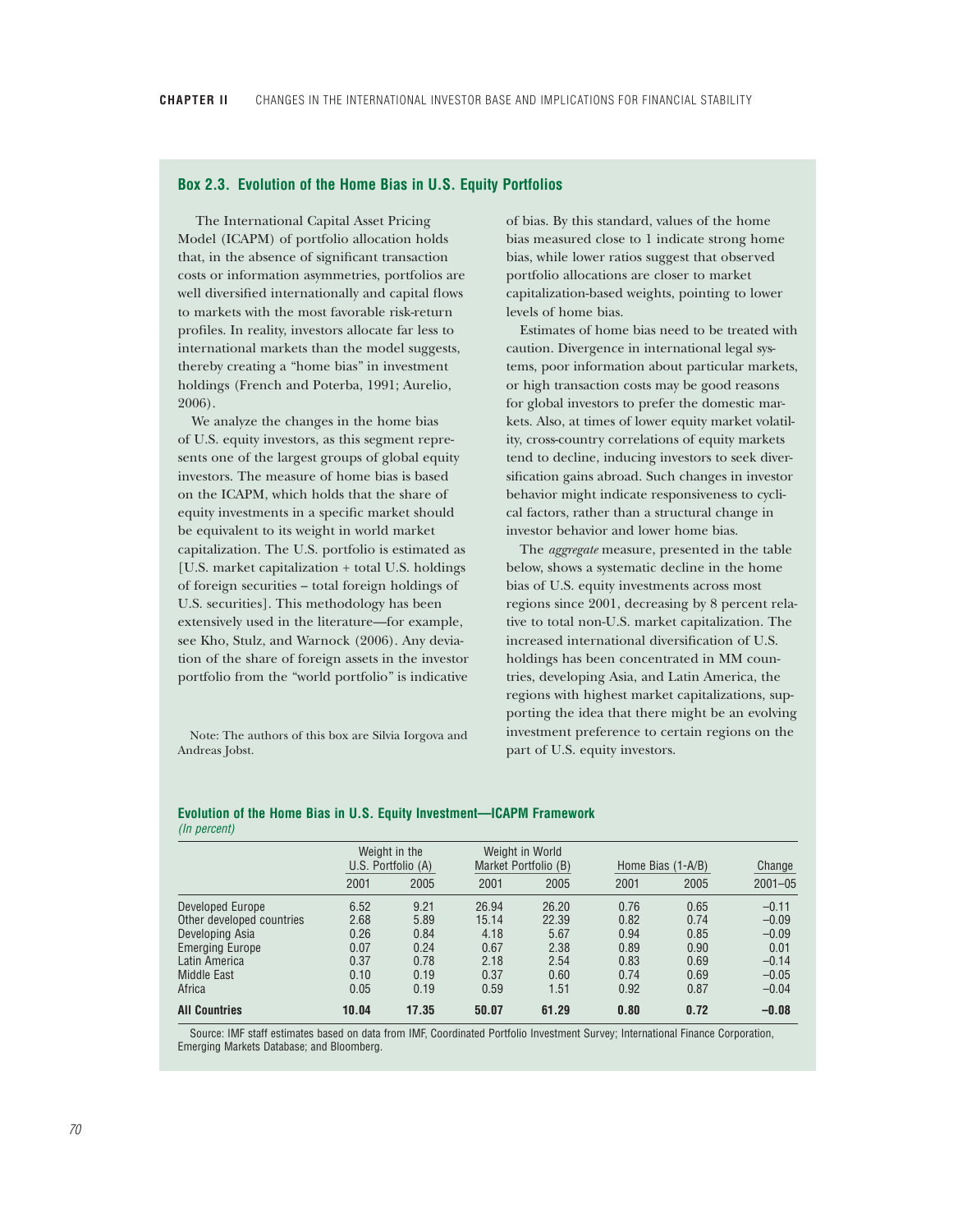and pension funds, and the underdevelopment of their domestic insurance markets, have reduced the scope of EM countries to diversify their portfolios internationally (IMF, 2004; Chan-Lau, 2004).

Increased assets under management combined with the relaxation of regulatory restrictions and technological advances have made it possible for more pension funds to diversify their portfolios internationally (Table 2.1). Pension fund investment in foreign markets has traditionally been hampered by regulations limiting or prohibiting investment abroad or by factors that encourage home bias more generally (such as asymmetry of information and greater transactions costs). Furthermore, initiating investment abroad and into new asset classes usually involves certain costs, creating a threshold effect: the investor must first become familiar with the behavior of prices for the new asset and how they relate to other items in the portfolio; trading mechanisms and relationships with trading partners need to be established; the regulatory environment of the new market must be investigated; and entry might require the completion of a licensing process. Some of these barriers have been overcome through regulatory liberalization and technological advances.

With both institutional investors, such as pension funds, and individual investors looking to increase their foreign asset allocations, the asset management industry in turn has also become more geographically diversified. The increasing allocation to EM assets is another indication of the decline in home bias. Dedicated U.S. EM mutual funds have been growing rapidly, from \$27 billion in late 2000 to about \$230 billion as of mid-2006, albeit with some periods of volatility. In an asset management survey of 175 global financial services executives, around two-thirds of the respondents said globalization would be the main profitability driver going forward (Deloitte Touche Tohmatsu, 2006). In Europe, for example, cross-border fund registration accounted for half of all funds in 2005, and in some countries, such as Germany, the number

### **Table 2.1. Pension Fund Asset Allocation in Selected Countries** (In percent of pension fund portfolios)

|                                                               | Equities |          | <b>Bonds</b> |                |                |
|---------------------------------------------------------------|----------|----------|--------------|----------------|----------------|
|                                                               |          | Inter-   |              | Inter-         |                |
|                                                               | Domestic | national | Domestic     | national       | Other          |
| <b>United States</b>                                          |          |          |              |                |                |
| 1994                                                          | 41       | 7        | 42           | 1              | 9              |
| 1999                                                          | 55       | 10       | 27           | 1              | $\overline{7}$ |
| 2005                                                          | 48       | 15       | 32           | 1              | $\overline{4}$ |
| Japan                                                         |          |          |              |                |                |
| 1994                                                          | 24       | 6        | 55           | 6              |                |
| 1999                                                          | 40       | 19       | 32           | $\overline{7}$ | $\frac{9}{2}$  |
| 2005                                                          | 30       | 18       | 24           | 13             | 15             |
| <b>United Kingdom</b>                                         |          |          |              |                |                |
| 1994                                                          | 54       | 23       | 9            | 4              | 10             |
| 1999                                                          | 51       | 24       | 13           | 4              | 8              |
| 2005                                                          | 34       | 32       | 22           | 3              | 9              |
| Netherlands                                                   |          |          |              |                |                |
| 1994                                                          | 10       | 13       | 62           | 4              | 11             |
| 1999                                                          | 12       | 38       | 22           | 19             | 9              |
| 2005                                                          | 6        | 43       | 5            | 33             | 13             |
| Australia                                                     |          |          |              |                |                |
| 1994                                                          | 35       | 12       | 30           |                | 20             |
| 1999                                                          | 39       | 16       | 22           | 3<br>3<br>5    | 20             |
| 2005                                                          | 32       | 27       | 14           |                | 22             |
| Canada <sup>1</sup>                                           |          |          |              |                |                |
| 1994                                                          | 32       | 13       | 48           |                | $\overline{7}$ |
| 1999                                                          | 34       | 17       | 45           |                | 14             |
| 2004                                                          | 30       | 26       | 36           |                | 8              |
| Spain <sup>1</sup>                                            |          |          |              |                |                |
| 1994                                                          | 4        | 1        | 57           | 3              | 35             |
| 1999                                                          | 11       | 14       | 40           | 13             | 22             |
| 2004                                                          | 6        | 16       | 18           | 28             | 32             |
| Courses: URS Clobal Asset Management (2005): and OECD (2006a) |          |          |              |                |                |

is: UBS Global Asset Management (2005); and OECD (2006a). 1OECD (2006a).

of foreign funds available to investors exceeded that of domestic funds. The demand for foreign assets is reflected in the league tables of the top-selling mutual funds in Europe in 2005 (Figure 2.4).

# **Hedge Fund Growth Driven by Institutional Demand**

Institutional investors are increasingly relying on hedge funds as a vehicle to achieve higher risk-adjusted returns, including through international exposures. Lower returns from conventional investments have induced a change in the investment behavior of institutional investors, making them more attracted to absolute return investments and leading them to actively seek "alpha"—the excess return on a particular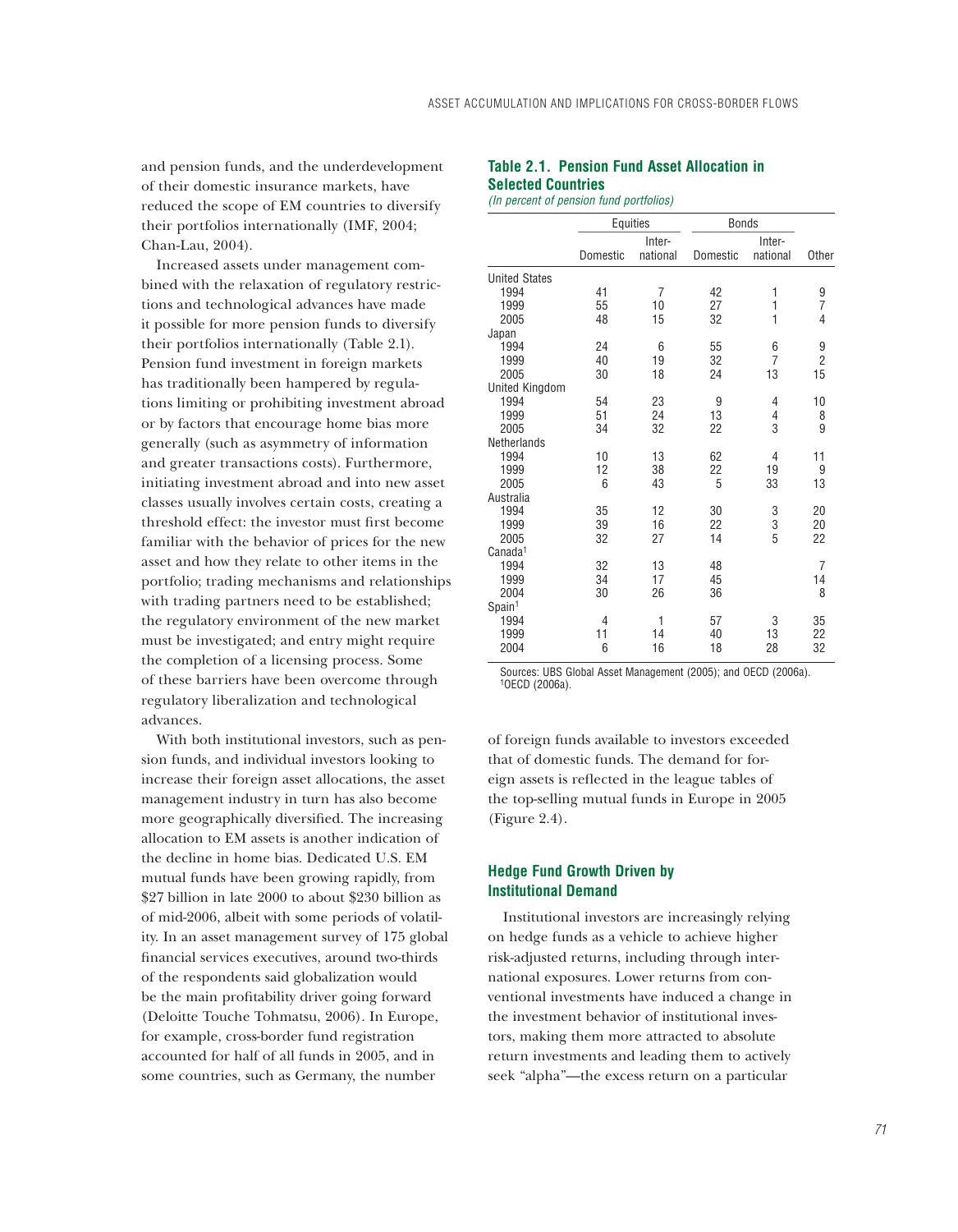### **Figure 2.4. Globalization of the Asset Management Industry**



Source: Van Steenis (2006).

asset.3 This shift has enabled investments in hedge funds and alternative assets to gradually enter mainstream portfolio allocations, through which asset managers gain access to more aggressive investment strategies such as the use of leverage (including through derivatives), short sales of securities, and exposures to new asset classes (e.g., commodities) and less liquid assets (e.g., private equity and real estate) in order to enhance the risk/return characteristics in their portfolios.4

Pension funds and funds of hedge funds have become increasingly important investors in hedge funds (European Central Bank, 2006). According to market estimates, assets under management of the hedge fund industry, though small compared with other institutional investors, grew from \$30 billion in 1990 to more than \$1.4 trillion as of end-2005. The number of hedge funds (excluding funds of funds) multiplied from only 530 in 1990 to more than 6,700 by 2005. Global institutional investors' capital allocated to hedge funds was estimated at \$360 billion as of end-2005, representing 30 percent of total hedge fund assets under management (Figure 2.5). U.S. institutional investment in hedge funds more than doubled to \$136 billion from 2003 to 2005, much of which came from pension fund allocations (Bank of New York and Casey, Quirk and Associates, 2006). U.K. pension funds increased their allocation to hedge funds from 2 percent of their portfolio in 2001 to almost 5 percent in 2004 (JPMorgan Fleming Asset Management, 2005).

### **Emergence of New Players––Emerging Market Official Sector and Sovereign Wealth Funds**

Gross official international reserves have increased dramatically in recent years, more

3For the period 1990–2005, the Equal Weighted Hedge Fund Index had a higher return (15.1 percent) and higher Sharpe ratio (1.58)—the ratio of returns to risk—than other stock and bond portfolio benchmarks (Center for International Securities and Derivatives Markets, 2006). 4Recent trends in the hedge fund industry and growth

in private equity funds are examined in Annex 1.4 in Chapter I.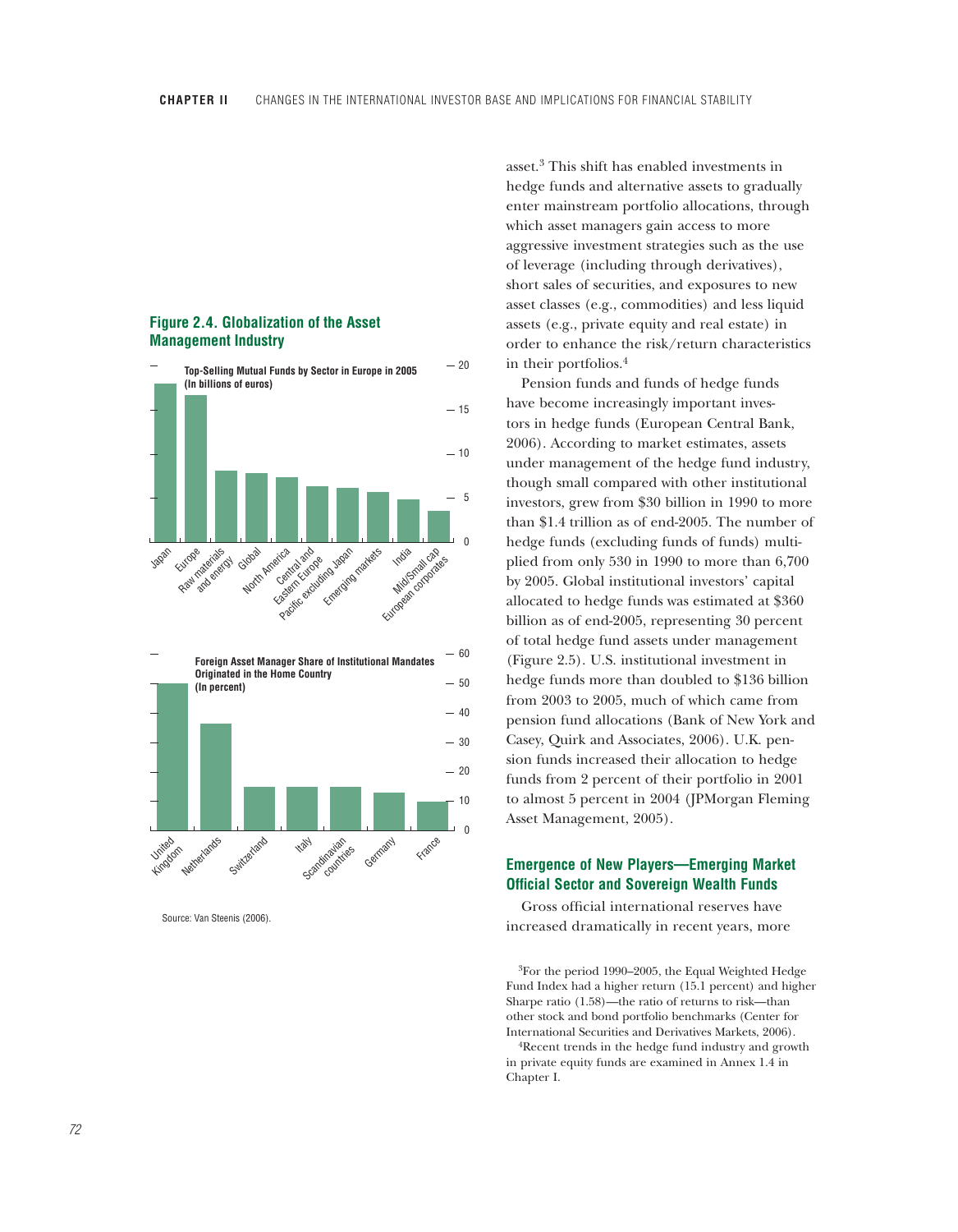### **Table 2.2. Accumulation of Official Foreign Exchange Reserves of Selected Countries**

(In billions of U.S. dollars)

|                                                                                                                                                                            | Level of<br>Official Reserves <sup>1</sup>                                      |                                                                                             |                                                                                          |
|----------------------------------------------------------------------------------------------------------------------------------------------------------------------------|---------------------------------------------------------------------------------|---------------------------------------------------------------------------------------------|------------------------------------------------------------------------------------------|
| Country                                                                                                                                                                    | End-1999                                                                        | End-2006                                                                                    | Change                                                                                   |
| China<br>Japan<br>Russia<br>Korea <sup>2</sup><br>India<br>Singapore<br><b>Brazil</b><br>Malaysia<br>Algeria<br>Mexico<br>Turkey<br>Libya<br>Nigeria <sup>2</sup><br>Total | 158<br>287<br>8<br>74<br>33<br>77<br>35<br>31<br>5<br>32<br>23<br>7<br>5<br>775 | 1,068<br>880<br>296<br>234<br>171<br>137<br>86<br>82<br>78<br>76<br>61<br>59<br>42<br>3.270 | 910<br>593<br>288<br>160<br>138<br>60<br>51<br>51<br>73<br>44<br>38<br>52<br>37<br>2,495 |
| Memorandum:<br>All countries, total reserves<br>(excluding gold) <sup>3</sup><br>All countries, total reserves<br>(including gold) $3,4$                                   | 1,882<br>2,163                                                                  | 5,072<br>5,624                                                                              | 3,190<br>3,461                                                                           |

Source: IMF, International Financial Statistics (IFS).

1Excluding gold.

2End-November 2006.

<sup>3</sup>Country coverage conforms with the IFS world table on total reserves.

4Including gold at market prices.

than doubling since 2002 to reach nearly \$5 trillion by end-September 2006 (Table 2.2). Generally, countries with large current account surpluses have also been those with the largest accumulations. The sheer volume of foreign exchange reserves held by surplus countries, currently in excess of \$3 trillion for developing Asia and Japan, and another \$700 billion in oil-exporting developing countries, has led to an unprecedented concentration of funds within the official sector. China's reserves exceed \$1 trillion.

More recently, the governments of commodity-producing countries, especially oil producers, have become large investors in financial instruments, in particular in bonds and equities. These investments are made by sovereign wealth funds directly or through the placement of funds with external investment managers. Market estimates indicate that these funds manage over \$1.4 trillion,

### **Figure 2.5. Global Hedge Funds, Investor Base** (In percent)



Source: Hennessee Group LLC.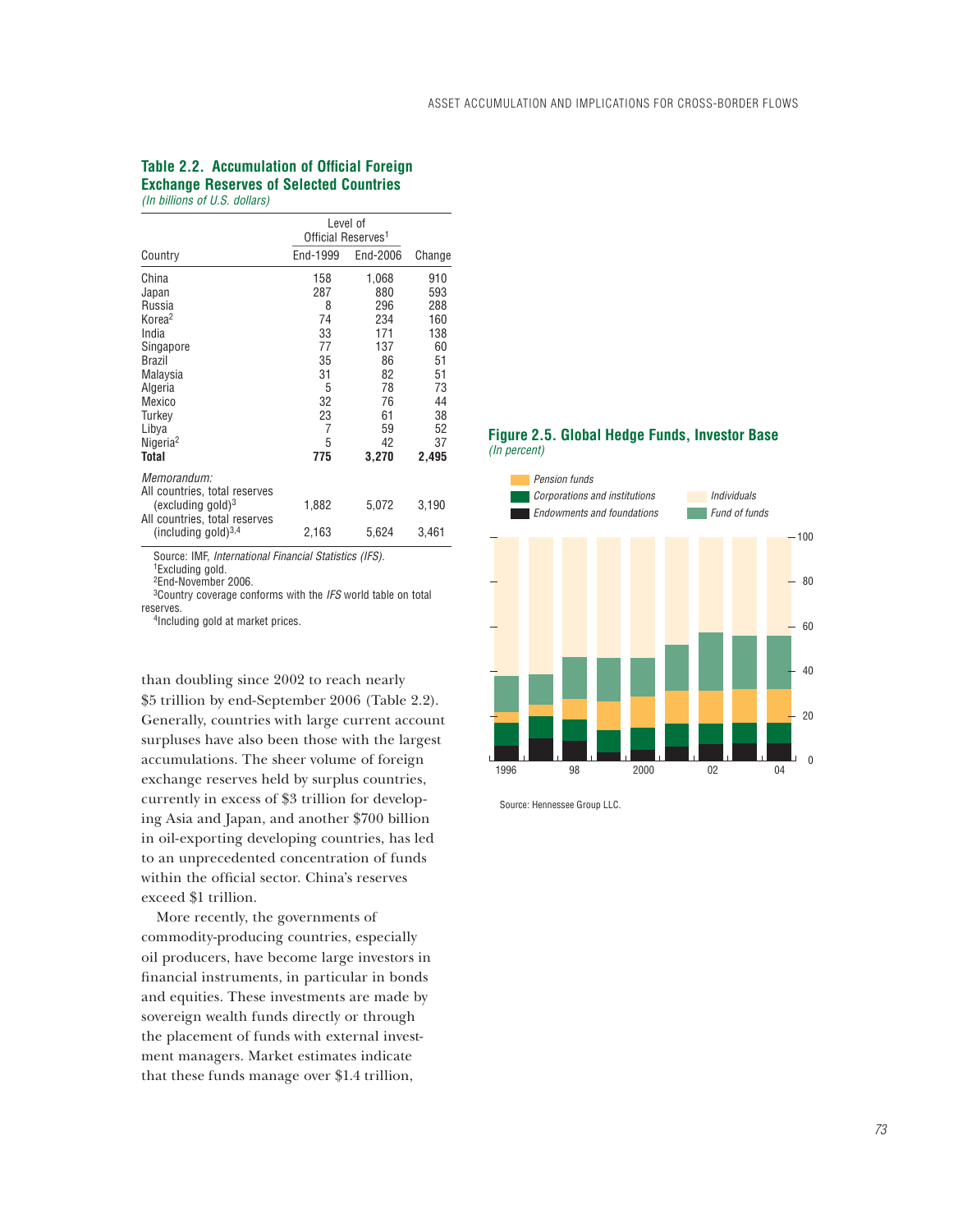| Country                                                        | Sovereign Wealth Funds                            | Assets Under Management<br>(In billions of U.S. dollars) | Source        |
|----------------------------------------------------------------|---------------------------------------------------|----------------------------------------------------------|---------------|
| United Arab Emirates <sup>1</sup>                              | Abu Dhabi Investment Authority                    | $250 - 500$                                              | Oil           |
| Norway                                                         | Government Pension Fund                           | 263                                                      | Oil           |
| Singapore                                                      | Government of Singapore Investment<br>Corporation | >100                                                     | Non-commodity |
| Kuwait <sup>1</sup>                                            | Kuwait Investment Authority                       | 160-250                                                  | Oil           |
| Russia                                                         | Oil Stabilization Fund                            | 89                                                       | Oil           |
| Sovereign external assets<br>Saudi Arabian Monetary Agency and |                                                   |                                                          |               |
| government institutions                                        |                                                   | 276                                                      | Oil           |

#### **Table 2.3. Top Sovereign Wealth Funds**

Sources: Norges Bank; Saudi Arabian Monetary Agency; Ministry of Finance of Russia; Government of Singapore Investment Corporation; Pacific Management Investment Company (PIMCO); and Toloui (2007).

1Based on market estimates (PIMCO).

the bulk of which is in oil-related funds, with the remainder belonging to investment and public pension funds of export-oriented countries or non-oil commodity funds (Table 2.3).

As a result of these developments, the official sector has become a key player in cross-border asset allocation and has contributed to the financing of global imbalances. EM countries as a group are now a net supplier of capital to MM countries, largely mirroring the U.S. external financing gap, through portfolio debt flows (Figure 2.6). Importantly, this movement of capital from EMs to MMs is primarily channeled through central banks and sovereign wealth funds, mainly of oil exporters in the most recent period.

### **Data Constraints**

More disaggregated data is needed to carry out further analysis of the asset allocation behavior of different types of investors and implications on asset prices and volatility of capital flows. However, the statistics on international capital flows and positions are not comprehensive. For example, the Coordinated Portfolio Investment Survey (CPIS) data on cross-border portfolio investments are limited by the number of countries and the spectrum of investors that participate in the survey. While this applies mainly to position data, the country cover-

age of the statistics has significantly improved in recent years (Box 2.4). Furthermore, the complexity and comingling of new financial instruments with traditional instruments and the intermediation nature of financial markets make it difficult to map ultimate capital flows to the investor base. As such, data may not always represent actual exposures, mainly because they could well reflect only one leg of the positions taken by a market participant that also takes an offsetting position through its access to the offshore derivatives and/or the nondeliverable forward market. Market participants indicate that a multitude of reverse trades and protection mechanisms complicate the identification of the ultimate investor in a certain asset.

Bearing in mind these caveats, the analysis in the next section uses the available data to discern the asset allocation behavior of the investor base and its implications for asset prices and volatilities.

# **Asset Allocation Behavior and Implications for Asset Prices**

### **Investment Strategies**

Different types of investors—individuals, banks, insurance and pension funds, hedge funds, public sector institutions, etc.—have different objectives and face varying constraints that also affect their investment allocation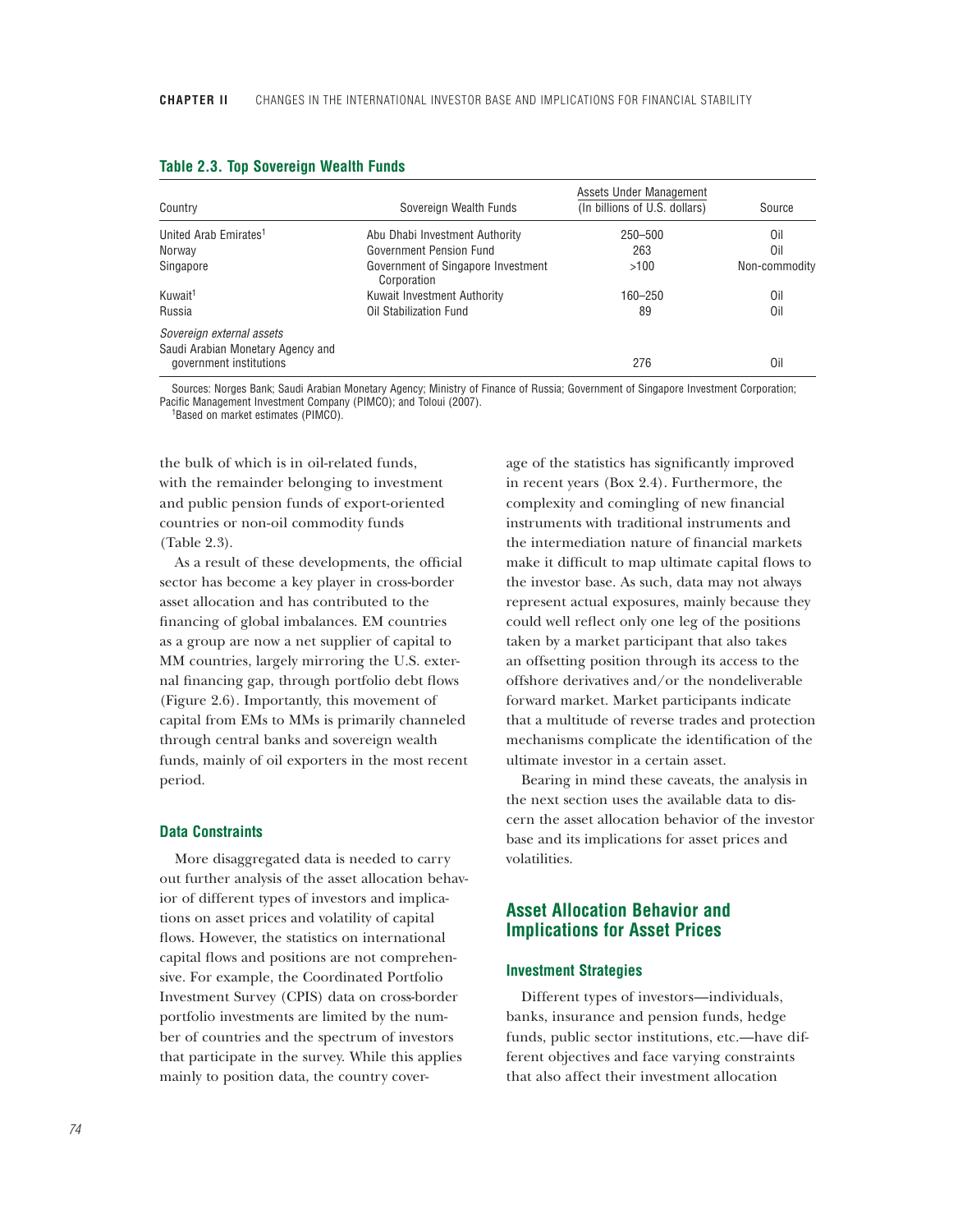decisions, including the regulatory environment and their liability structures, time horizons, internal governance, and "investment cultures." The frequency of strategic changes in asset allocation, in particular, varies substantially across institutions. At one extreme, proprietary trading desks at banks (including investment banks) and certain hedge funds may focus on rapidly changing (sometimes within a single day) relative value strategies. In contrast, life insurance companies tend to implement more medium-to-long-term strategic asset allocation, usually reviewing such strategies on a semi-annual or annual basis. Similarly, defined-benefit pension funds typically conduct a full asset and liability review only every one to three years, and generally rely more on external advice and expertise, such as that from investment advisory companies. For definedcontribution pension funds and investment companies, asset allocation processes and strategies can be very diverse, reflecting the specific investment needs and styles of the individual investor (e.g., benchmarking vs. absolute return focus). $5$ 

Central banks also have long horizons but are generally required to maintain high liquidity, and their investment policies are relatively conservative. Typically they hold investmentgrade, short-term, liquid sovereign assets in major currencies. However, with the pace of reserve accumulation outpacing the issuance of short-term government bonds, reserve managers are increasingly choosing to move outside of their "preferred habitat" (Figure 2.7). With a projected reduction in fiscal deficits, the supply of government bonds in major currencies could further decelerate, with possible implications for the sustainability of these trends. Thus, investment authorities are increasingly allocating reserve assets with risk-return considerations and diversifying into new asset classes—for example, away from their investments in U.S. Treasury securities into U.S. mortgage-backed securities,

5See previous issues of the *Global Financial Stability Report* (IMF, 2004, 2005a, and 2005b).



**Figure 2.6. Current Account, Capital Flows, and Reserve Accumulation**

(In billions of U.S. dollars)

Source: IMF, World Economic Outlook database.

Note: EM = emerging market; MM = mature market; C/A = current account. Reserve building, as a capital outflow item, is shown as a negative entry.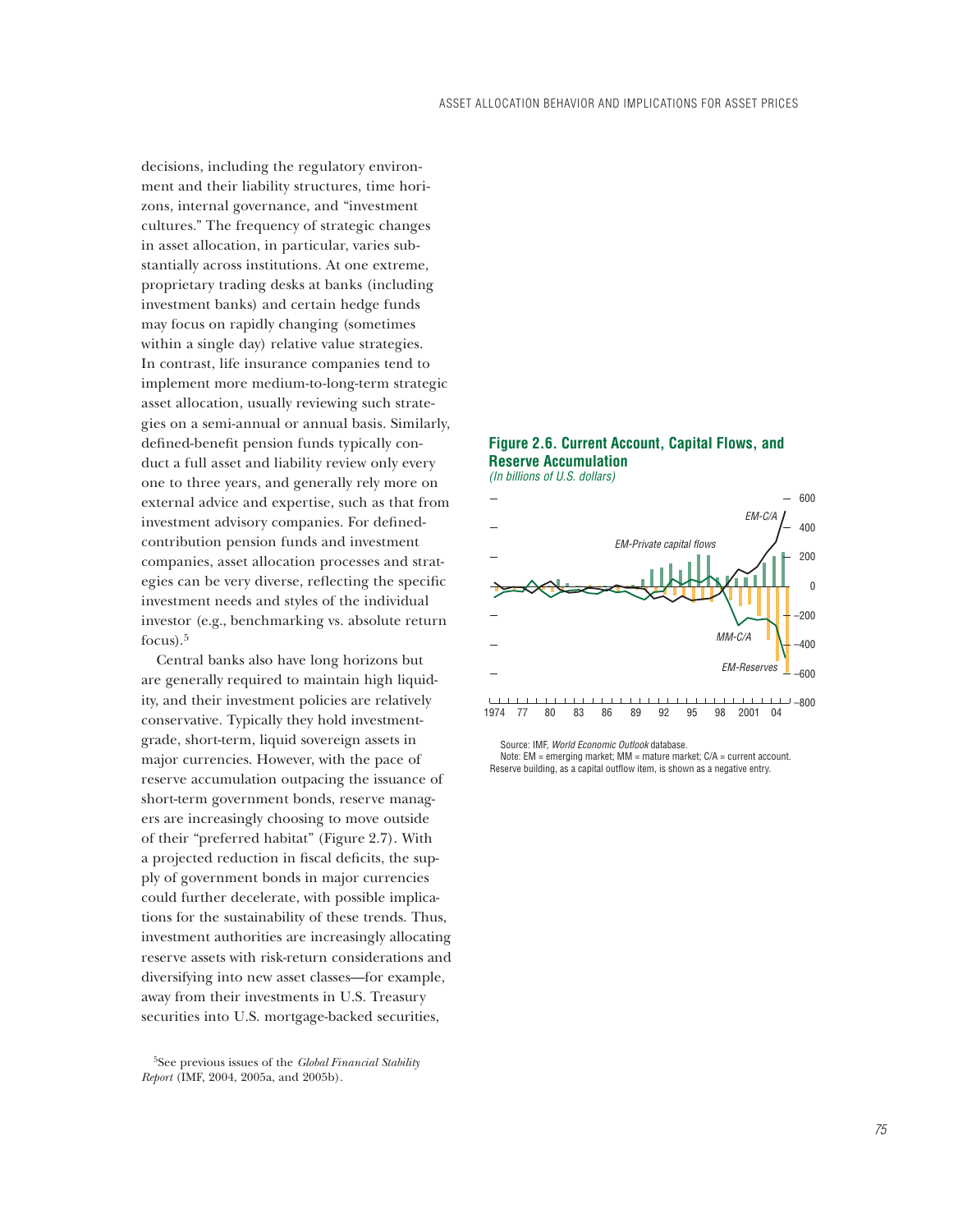# **Figure 2.7. Foreign Exchange Reserves and the Short-Term Government Bond Market**

(In billions of U.S. dollars)



Sources: IMF, International Financial Statistics; and Bank for International Settlements, securities statistics, 2006.

### **Figure 2.8. Leading Oil Exporters: Major Asset Purchases, 2002–06**

(In billions of U.S. dollars and in percent)



Source: Pacific Investment Management Company. Note: BIS = Bank for International Settlements.

U.S. agency debt, and other dollar-denominated debt like high-grade corporate bonds and investment-grade sovereign external debt in EMs (Carver, 2006).

Sovereign wealth funds have more latitude in their investment policies than central banks. For example, the Norwegian Government Pension Fund and the Government of Singapore Investment Corporation both operate as professional asset managers and invest in a wide set of mature and emerging market securities (more recently, other countries such as Korea have adopted a similar model). Estimates of oil exporters' official asset accumulations of about \$464 billion between 2003 and 2006 are barely reflected in reported purchases in U.S. securities markets (Figure 2.8).<sup>6</sup> Anecdotal evidence, however, suggests that oil exporters' purchases of U.S. securities are intermediated by institutions in the United Kingdom and offshore centers.

### **Implications for Asset Prices**

The increasing supply of international capital and the widening of the investor base have been reflected in, and are affected by, the pricing of financial assets. As the demand for international assets has expanded, the premia incorporated in their yield have tended to fall. The combination of rising volumes for many asset classes and falling returns confirms that the major change has been in the demand for these assets, especially for fixed-income assets, rather than their supply. The effects of the broadening investor base on the volatility and pricing are illustrated with two specific asset classes: U.S. Treasury securities and EM bonds.

#### *U.S. Treasury Securities*

The share of U.S. Treasury securities held by foreigners has almost tripled over the past decade, and the acquisition by foreign official institutions of U.S. long-term securities (long-

<sup>6</sup>For an analysis on petrodollar recycling, see McGuire and Tarashev (2005).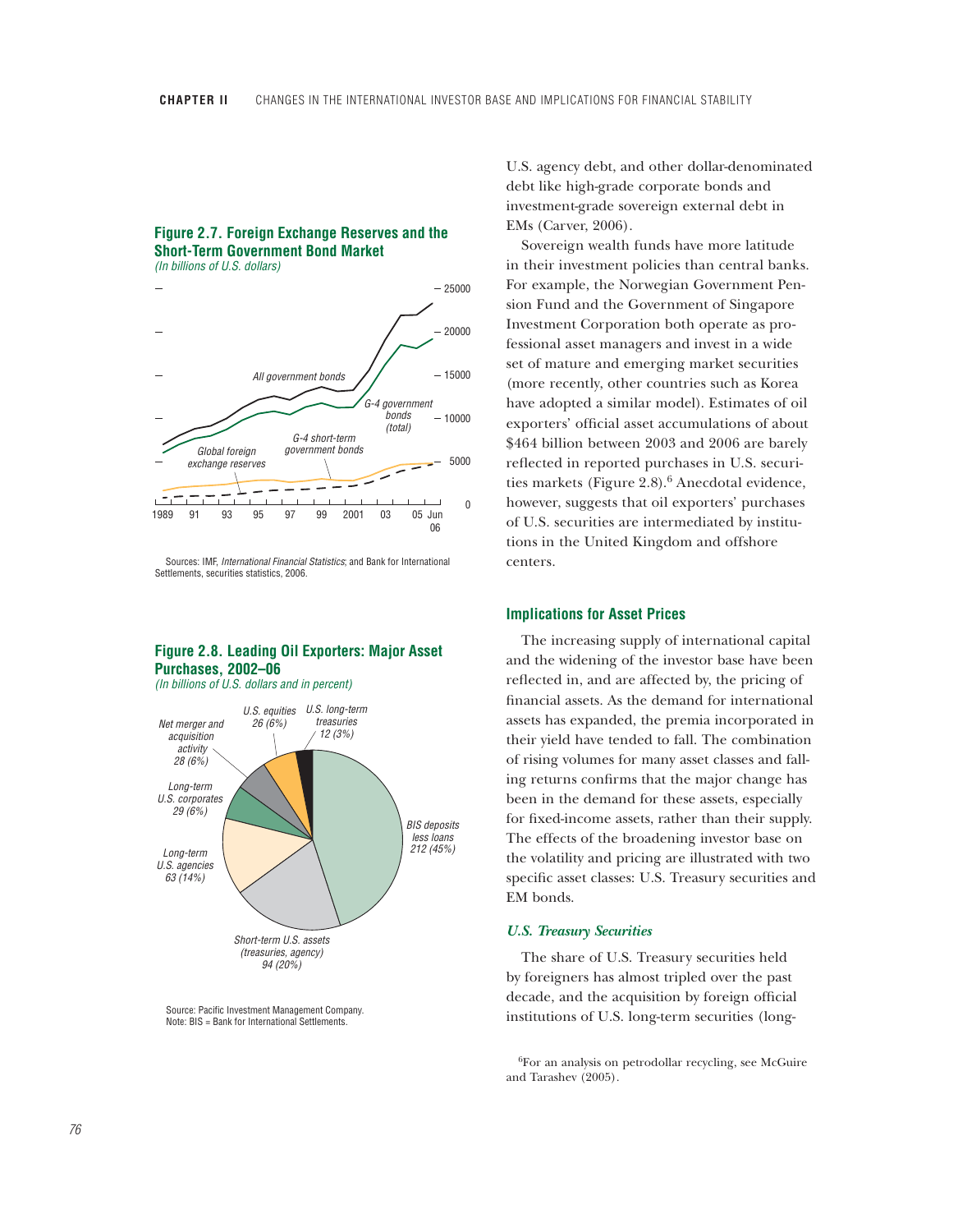### **Box 2.4. The Importance of Internationally Comparable Bilateral Statistics**

As a high priority, the International Monetary Fund undertakes multilateral surveillance to analyze and monitor the growing financial linkages among economies and their external financial vulnerability from a market perspective. Accordingly, the focus of the analytical framework is increasingly shifting to metrics of financial positions, which capture financial exposures to partner countries in a consistent manner. Several initiatives are under way in the IMF's Statistics Department (STA) to meet these statistical needs.

In addition to balance of payments flows statistics, the IMF has been encouraging countries to compile and disseminate international investment position (IIP) data. From 37 countries in 1998, there are now more than 100 countries that report IIP statistics. Reporting on external positions was further promoted by the decision to include the IIP data as a prescribed category of the IMF Special Data Dissemination Standard as of December 31, 2001.

In the mid-1990s, STA launched the Coordinated Portfolio Investment Survey (CPIS), which provides bilateral information on countries' holdings of portfolio investment securities—equities and debt securities—by partner country. The CPIS results also help countries that issued securities to identify the counterpart countries holding their securities.

In March 2006, the BIS, IMF, the Organization for Economic Cooperation and Development (OECD), and the World Bank jointly launched the Joint External Debt Hub (JEDH) to provide more information on external debt. The JEDH brings together countries' external debt data (national data) with data from creditor/market sources, facilitating compari-

Note: The authors of this box are Lucie Laliberté and John Motala of the IMF Statistics Department.

sons between the issuing and creditor countries.<sup>1</sup> For example, the national data provide quarterly data (liabilities) by issuing countries, whereas, from a creditor perspective, the BIS International Banking Statistics provide quarterly information of countries' bank claims on other countries, and the CPIS on countries' holdings of debt and equity securities of other countries.

Moving forward, STA is investigating the feasibility of conducting a Coordinated Direct Investment Survey for an end-2009 reference year. Like the CPIS, the survey is intended to provide harmonized partner country data that could be used to derive measures of a country's foreign direct investment liabilities (i.e., equity and loans received from foreign direct investors) as well as similar data series on a country's direct investment assets (i.e., equity and loans provided to affiliated enterprises). The data from a Coordinated Direct Investment Survey, together with the data in the JEDH, would provide bilateral information on the most significant components of the IIP.

An important aspect of current and future efforts is the compilation of data according to common standards in order to ensure crosssectoral consistency. The update to the *Balance of Payments Manual,* currently under way, will expand on the standard components of the sectoral allocation of flows and positions. The four-sector breakdown in the current manual (namely, monetary authorities, general government, banks, and other sectors) will be expanded to the full sector classification used in the *System of National Accounts.* Moreover, for the purposes of the standard components, the other sectors category is to be split into financial and nonfinancial sectors.

1See http://devdata.worldbank.org/sdmx/jedh/ jedh\_home.html.

term U.S. Treasury and U.S. government agency securities) has contributed significantly to this buildup (Table 2.4). The size and depth of U.S. financial markets makes them the primary arena

for such foreign investors, including central banks, and sovereign wealth funds.

The demand for U.S. Treasury bonds from non-U.S. official institutions, including sov-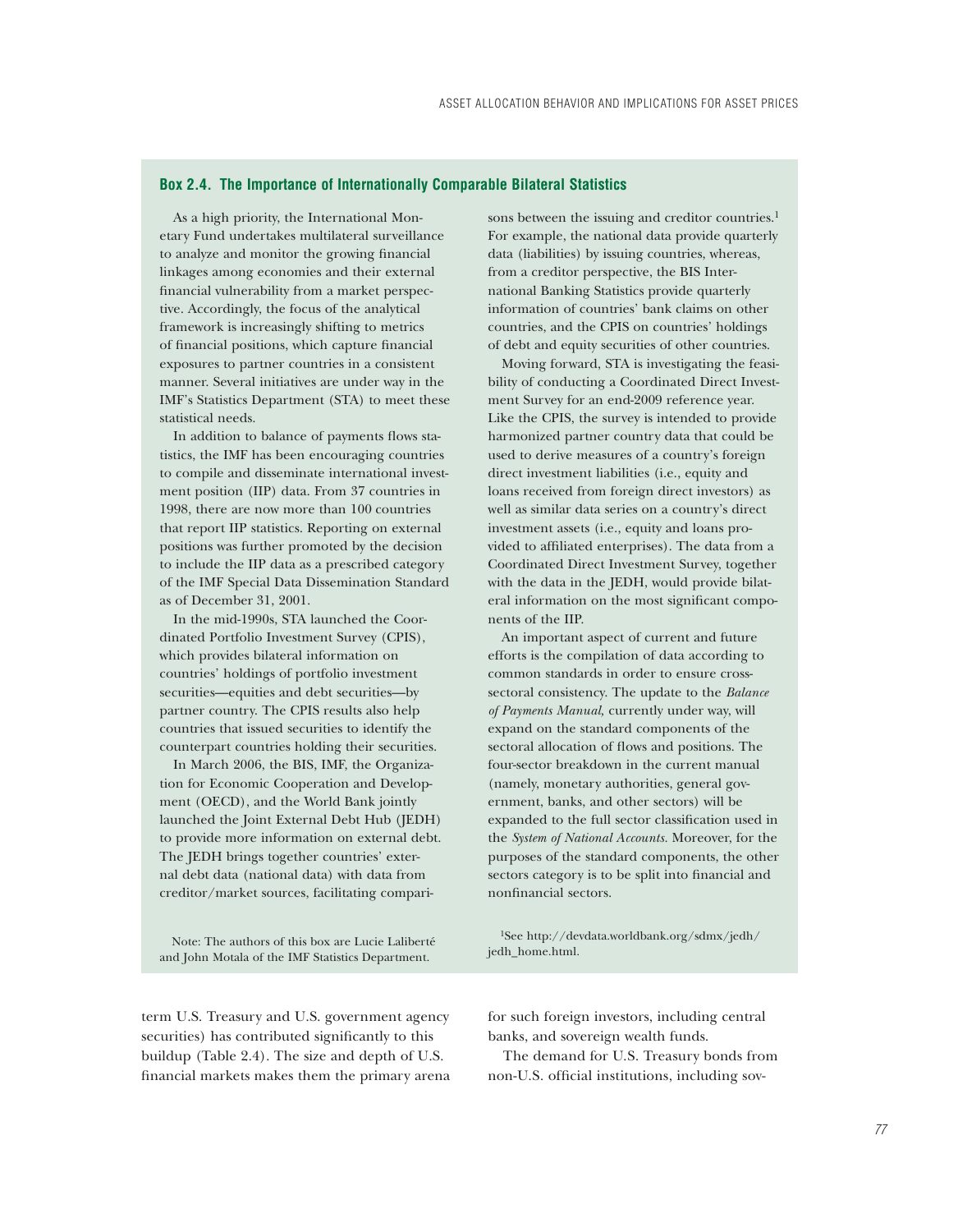|                                      | Dec.    | Mar.     | June     | June     | June     | June              |
|--------------------------------------|---------|----------|----------|----------|----------|-------------------|
| <b>Type of Security</b>              | 1994    | 2000     | 2002     | 2003     | 2004     | 2005 <sup>1</sup> |
| Equity                               |         |          |          |          |          |                   |
| Total outstanding (in US\$ billions) | 7.767.0 | 24.703.0 | 17.904.0 | 17.941.0 | 20,779.0 | 22,041.0          |
| Foreign-owned (in percent)           | 5.1     | 6.9      | 7.8      | 8.7      | 9.3      | 9.7               |
| Of which: Official institutions      | 0.4     | 0.4      | 0.5      | 0.6      | 0.6      | 0.8               |
| Marketable U.S. Treasury             |         |          |          |          |          |                   |
| Total outstanding (in US\$ billions) | 2.392.0 | 2.508.0  | 2.230.0  | 2.451.0  | 2.809.0  | 3,093.0           |
| Foreign-owned (in percent)           | 19.4    | 35.2     | 40.7     | 45.5     | 50.8     | 51.7              |
| Of which: Official institutions      | 10.9    | 18.5     | 25.1     | 26.6     | 32.5     | 34.1              |
| U.S. Agency                          |         |          |          |          |          |                   |
| Total outstanding (in US\$ billions) | 1,982.0 | 3.575.0  | 4.830.0  | 5.199.0  | 5.527.0  | 5.591.0           |
| Foreign-owned (in percent)           | 5.4     | 7.3      | 10.2     | 11.3     | 11.2     | 14.1              |
| Of which: Official institutions      | 0.6     | 2.5      | 2.8      | 3.5      | 3.8      | 5.8               |
| <b>Corporate and Other Debt</b>      |         |          |          |          |          |                   |
| Total outstanding (in US\$ billions) | 3.556.0 | 5.713.0  | 7.205.0  | 7.852.0  | 8.384.0  | 8.858.0           |
| Foreign-owned (in percent)           | 7.8     | 12.3     | 15.7     | 15.7     | 17.4     | 19.5              |
| Of which: Official institutions      | 0.1     | 0.2      | 0.2      | 0.3      | 0.5      | 0.7               |
|                                      |         |          |          |          |          |                   |

### **Table 2.4. Distribution of Foreign-Owned U.S. Long-Term Securities**

Source: U.S. Treasury.

1The latest annual survey of the U.S. Treasury covering the distribution of foreign-owned U.S. securities through June 2006 was scheduled to become available on March 30, 2007.

ereign wealth funds, has been more stable than that from other investors (Figure 2.9; see also Chapter I). Furthermore, in recent years, foreign official investors seem to be leaning against the wind in this market, more specifically, increasing U.S. dollar-denominated assets during periods of heightened selling pressure from private sector market participants. The monthly correlation between non-U.S. official and private net purchases of the long-term U.S. Treasury securities over the latest 36 and 24 months is –0.27 and –0.41, respectively, whereas over the entire 1996–2006 period it is estimated at 0.75.

The decline in the term premia of longterm bonds in the United States can partly be attributed to increased international demand, and to the investment pattern of EM central banks. Prima facie evidence of lower premia for holding long-term assets is observed in lower implied volatilities of government bond futures. Several empirical studies have shown that foreign inflows tend to have an economically large and statistically significant impact on long-term interest rates, although estimates vary widely, ranging from 30 to 100 basis points (Table 2.5).

### *Emerging Market Bond and Credit Default Swap Spreads*

Stronger inflows into EM external debt markets from MM economies have supported prices in this asset class (Table 2.6). Other contributing factors include improved economic performance of these EM countries, lower financial market volatility, a lower yield on MM sovereign assets, and perhaps the recent decline in net issuance of EM external debt in the context of an overall asset-liability management strategy (IMF, 2006a). A recent empirical study found that the flows from East Asia had a statistically significant impact on the decline in EM yield spreads between June 2004 and May 2005—a period during which East Asian reserves accumulation approached \$400 billion (IMF, 2006b). However, the study did not find any discernible effect of oil-related buying of EM debt securities on their yield spreads.

Volume growth, especially of credit derivative swaps (CDS) contracts with sovereign debt underlying them, has been strong, reflecting increased demand among investors for EM exposure. Since net issuance of external debt has declined substantially as EM countries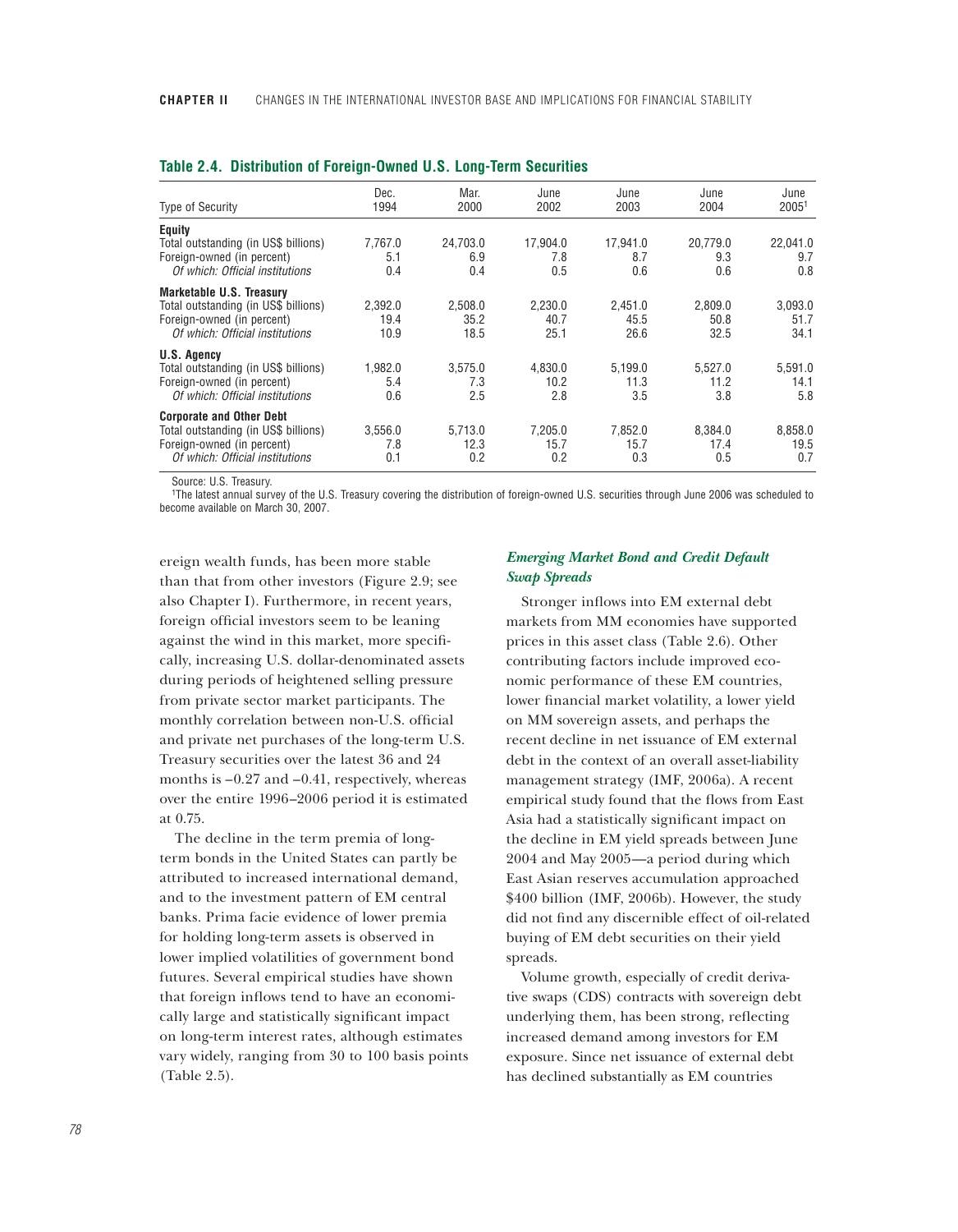### **Table 2.5. Estimates of the Effect of Reserve Accumulation on U.S. Treasury Yields** (In basis points)

| $1.1.1$ such $5.0.1.1.0$ |            |
|--------------------------|------------|
| Merrill Lynch            | 30         |
| JPMorgan                 | $30 - 50$  |
| Goldman Sachs            | 40         |
| Eurosystem               | 65         |
| Hauner and Kumar         | 90         |
| Ben Bernanke and others  | $50 - 100$ |
|                          |            |

Sources: European Central Bank; Eurosystem; and Hauner and Kumar (2006).

have turned to local currency debt to meet their financing needs (Turner, 2006), investors have met their EM exposure targets by selling protection on sovereign issuers and driving CDS spreads down. The term structure of CDS spreads has shifted downward as spreads have tightened regardless of maturity over the last three years (Figure 2.10).

# **Financial Stability Implications**

The issues addressed in this chapter that center around the growth in cross-border capital flows and the widening of the investor base have implications for the stability of financial institutions and markets, and economies more widely. This section reviews the channels whereby changes in the investor base and investor behavior might have effects on financial and economic stability—be they desirable or undesirable—and marshals evidence to assess the balance of these effects. The discussion below is organized around two themes: first, the possible effects on recipient countries of crossborder flows; and second, the stability of financial institutions themselves.

### **Implications for Recipient Countries**

The potential benefits and risks for recipients of international capital flows have been subject to extensive theoretical and empirical study (Edwards, 2001; Klein and Olivei, 1999; Rodrik, 1998). Under the right conditions, large inflows can contribute to consumption

### **Figure 2.9. Volatility of Net Cross-Border Purchases of Long-Term U.S. Treasury Securities** (In billions of U.S. dollars)



Source: IMF staff estimates based on U.S. Treasury Department, Treasury International Capital System data. Note: Volatility estimates based on conditional standard deviation (GARCH).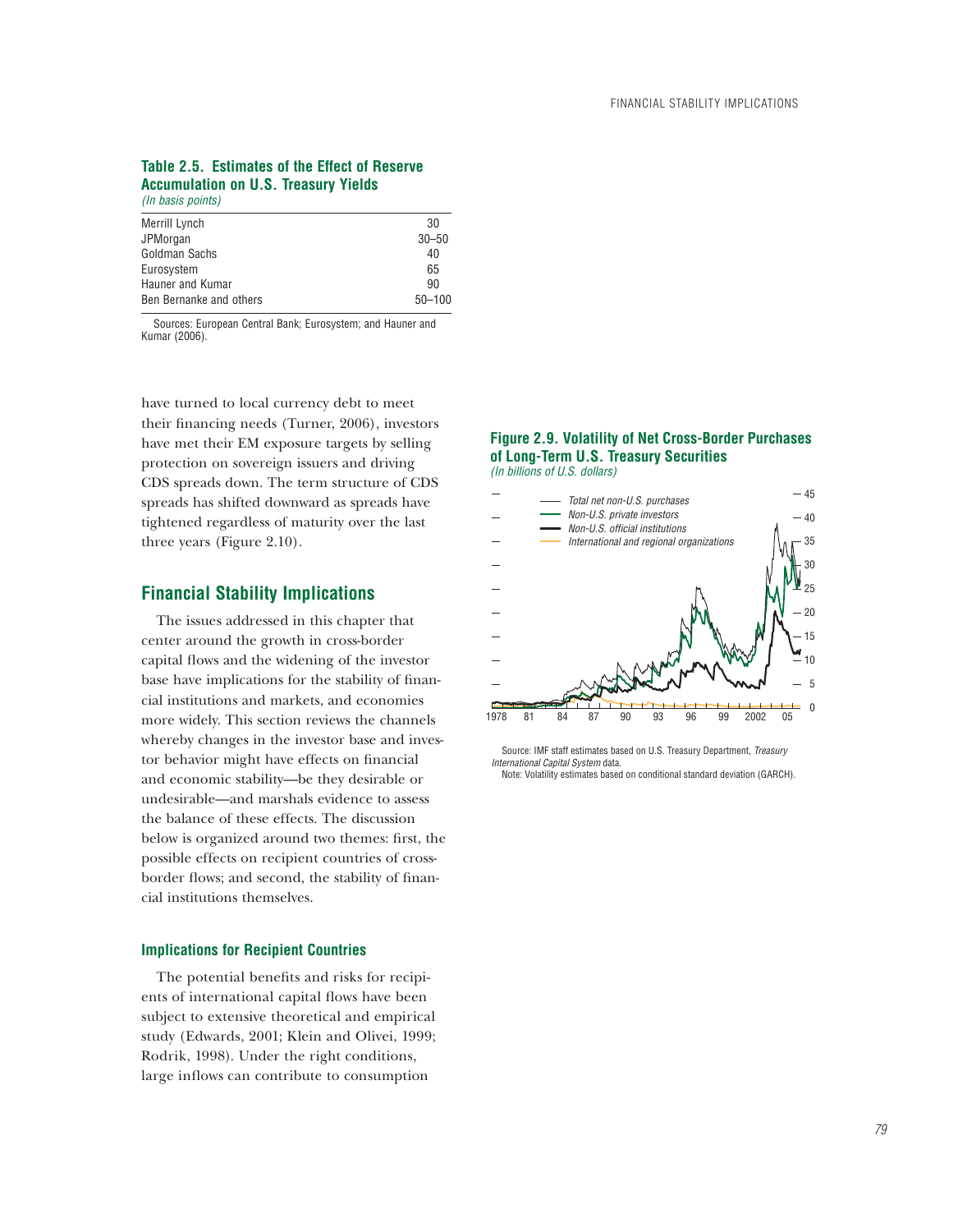| Dependent variable           | Change in the Emerging Market Bond Index Global composite index values (returns on EM external<br>debt).                                                                                                                                                                                                                                       |                                                                            |                                           |                                                 |                                           |  |  |  |  |  |
|------------------------------|------------------------------------------------------------------------------------------------------------------------------------------------------------------------------------------------------------------------------------------------------------------------------------------------------------------------------------------------|----------------------------------------------------------------------------|-------------------------------------------|-------------------------------------------------|-------------------------------------------|--|--|--|--|--|
| <b>Explanatory variables</b> | Dedicated EM debt fund inflows; VIX (implied volatility index of the U.S. stock market); economic risk<br>rating (International Country Risk Guide), which includes inflation, ratios of budget balance to GDP, and<br>current account to GDP (higher rating indicates improved economic health); and yield on 10-year U.S.<br>Treasury bonds. |                                                                            |                                           |                                                 |                                           |  |  |  |  |  |
| <b>Estimation results</b>    | Estimation method: Two-stage least squares using lags of explanatory variables as instruments; Newey-<br>West HAC standard errors & covariance.                                                                                                                                                                                                |                                                                            |                                           |                                                 |                                           |  |  |  |  |  |
|                              | Sample 1998:1-2006:4, quarterly.                                                                                                                                                                                                                                                                                                               |                                                                            |                                           |                                                 |                                           |  |  |  |  |  |
|                              | Variable                                                                                                                                                                                                                                                                                                                                       | Coefficient                                                                | Std. Error                                | <i>t</i> -Statistic                             | Prob.                                     |  |  |  |  |  |
|                              | Flow to EM debt fund<br>Change in VIX<br>$\Lambda$ in economic risk<br>$\Delta$ in U.S. T-bond yield<br>Constant<br>R-squared<br>Adjusted R-squared<br>Durbin-Watson statistic                                                                                                                                                                 | 0.149<br>$-0.969$<br>3.762<br>$-7.024$<br>0.916<br>0.333<br>0.304<br>2.185 | 0.062<br>0.289<br>1.056<br>2.691<br>0.857 | 2.361<br>$-3.342$<br>3.560<br>$-2.609$<br>1.070 | 0.020<br>0.001<br>0.001<br>0.011<br>0.288 |  |  |  |  |  |

**Table 2.6. Determinants of Returns on Emerging Market External Debt**

Sources: IMF staff estimates based on AMG; Bloomberg L.L.; JPMorgan Chase & Co.; and countrydata.com.

smoothing, or to capital accumulation and, thus, growth and diversification of the local economy (Kose and others, 2006). Inflows can also be a conduit for institutional improvements that favor improved economic performance, for example, through technology transfer and better corporate governance and transparency. Yet, dependence on inflows implies vulnerability to a possible sudden stop or reversal (Froot, O'Connell, and Seasholes, 2001). Inflows may be associated with undesirable domestic effects such as asset price bubbles, dangerously rapid credit growth, inflation, and real currency appreciation—even though in many cases the underlying cause of large inflows and the associated negative developments may be domestic distortions, which the inflows sustain at least temporarily.

Rapid cross-border asset accumulation among many countries might contribute to overall macroeconomic stability, but may also create vulnerabilities. The stabilizing influence is based on the diversity of investor behavior and on increased means to smooth consumption, investment, and financing. Nonetheless, the very size of world capital flows, documented in this chapter, prompts questions concern-

ing their role in transmitting, amplifying, and possibly triggering economic disturbances. The trend toward larger flows implies that even the world's largest economies rely on the continued smooth functioning of international capital markets. This implies that a small shift in world demand for any given asset could send its price soaring or plunging, depending on the depth and liquidity of the market for that asset. Even a net capital exporter may be severely affected, either by a shift in world demand for its own assets, or because demand for foreign assets by its investors rises or falls abruptly. Furthermore, macroeconomic interlinkages may be reinforced: if, say, country A is heavily invested in the financing of country B's real estate market, then a fall in housing prices in B and a rise in mortgage defaults could have a wealth effect in A. Each country may better insure itself against local disturbances, but each takes on exposure to shocks in other countries.

### *Volatility of Capital Flows*

The volatility of net and gross capital flows has increased substantially over the past decade, both in MM countries and in some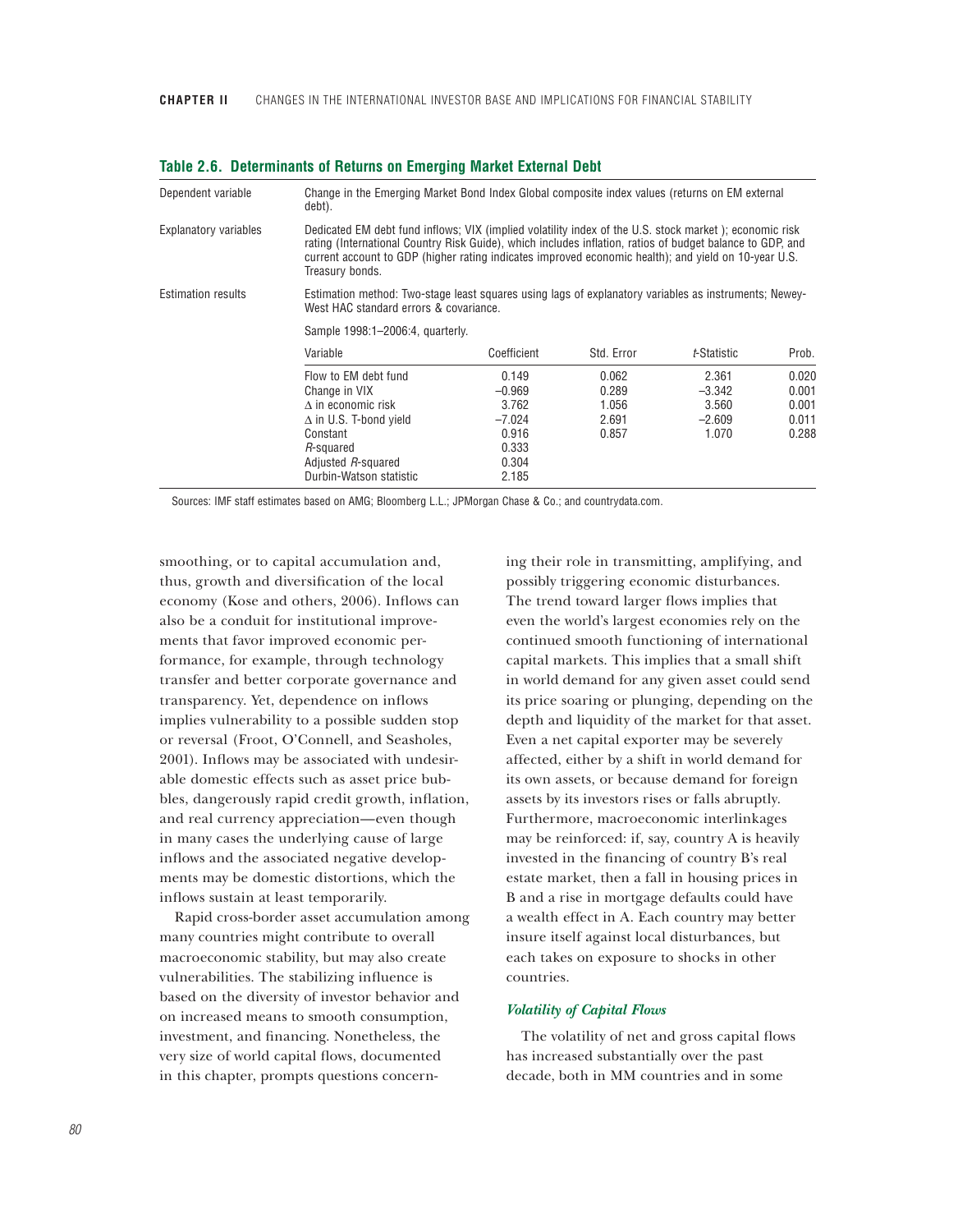EM countries (Figures 2.11 and 2.12).7 The increase is seen not only in absolute terms, but also relative to GDP. Mature market countries have seen a sharp rise in net flow volatility, as in the case of the United States, given the size of flows needed to finance its large current account deficit. However, the volatility of gross flows in and out of European countries is much higher, reflecting the integration of their financial markets. The United Kingdom and Singapore display especially high and rising volatility, consistent with their roles as financial centers.8

For emerging markets, volatility of outflows has generally increased, while the volatility of inflows has been mixed. In particular, volatility of inflows is lower in those countries that witnessed strong capital inflows followed by a crisis during the 1990s (e.g., Brazil, Korea, and Mexico). While some countries (e.g., Thailand) have attempted to tighten controls on inflows of capital, others have taken measures to liberalize capital outflows (Table 2.7), build up reserves, and increase the flexibility of exchange rate movements (IMF, 2007).

The international reserves available to mitigate the effects of fluctuating capital flows are now larger in both absolute and relative terms. Emerging market countries, which traditionally were most susceptible to sudden stops, have responded by reducing government borrowing abroad and accumulating foreign exchange reserves to act as buffers, which may also discourage speculative pressures and dampen volatility. Therefore, the rise in cross-border capital flow volatility, when scaled by foreign exchange reserves, exhibits a relatively more benign picture for most of these EM countries. In most cases, the ratio of the net capital flow

7This volatility in capital flows contrasts with relatively low volatility in financial market prices in the recent past; since 2001, there has been a secular decline in price volatilities across bonds, equities, and foreign exchange.

8The volatility of capital flows relative to GDP is even higher for Ireland, which is excluded from the figures in order to preserve the scale.

### **Figure 2.10. Term Structure of Sovereign Credit Default Swap (CDS) Spreads, 2003–06** (In basis points)



Sources: Bloomberg L.P.; and IMF staff estimates. Note: Year-end spreads for 1, 3, 5, 7, and 10-year CDS contracts on external sovereign debt for emerging market (EM) and selected mature market (MM) countries. No CDS spreads of 7-year contracts were available at end-2003.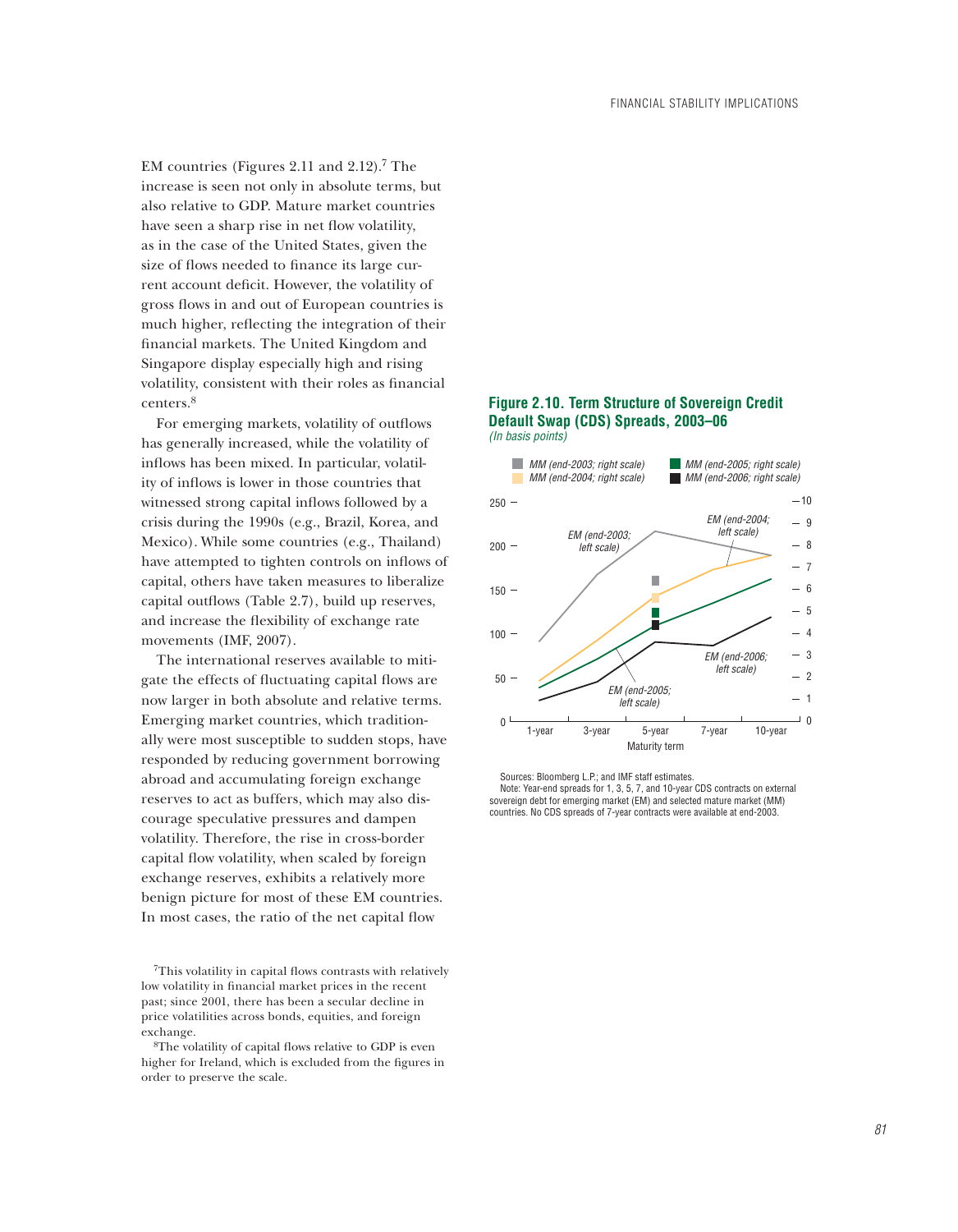

# **Figure 2.11. Volatility of Capital Inflows**

(In percent of flows to GDP)

Source: IMF staff estimates based on data from IMF, International Financial Statistics and World Economic Outlook.

Note: Volatility is calculated as the standard deviation of the ratio of capital inflows to GDP over 10 years.





Source: IMF staff estimates based on data from IMF, International Financial Statistics and World Economic Outlook.

Note: Volatility is calculated as the standard deviation of the ratio of capital outflows to GDP over 10 years.

# **Table 2.7. Liberalization of Capital Outflows: Recent Experiences of Selected Countries**

| Countries                    | <b>Measures Taken</b>                                                                                                                                                                                                                                                                                                                                                                                                                                                                                                                                                |
|------------------------------|----------------------------------------------------------------------------------------------------------------------------------------------------------------------------------------------------------------------------------------------------------------------------------------------------------------------------------------------------------------------------------------------------------------------------------------------------------------------------------------------------------------------------------------------------------------------|
| Brazil<br>(March 2005)       | Ceiling lifted on overseas transfers by<br>Brazilian nonfinancial enterprises for<br>the purpose of direct investment; pre-<br>authorization requirement eliminated for<br>financial guarantees by Brazilian entities to<br>their foreign subsidiaries.                                                                                                                                                                                                                                                                                                              |
| Chile<br>(May 2005)          | Inward and outward transactions in the<br>form of shares or equity were authorized.                                                                                                                                                                                                                                                                                                                                                                                                                                                                                  |
| China<br>(April 2006)        | Qualified Domestic Institutional Investor<br>(QDII) Program launched, enabling domestic<br>individuals and companies to hold overseas<br>portfolio assets up to a government-<br>determined aggregate quota. For example,<br>the QDII Program allows commercial banks<br>to sell financial products denominated in<br>renminbi to domestic customers, and pool<br>the funds to buy foreign exchange and<br>invest in offshore fixed-income products<br>within the predetermined quota.                                                                               |
| Colombia<br>(June 2006)      | The Ministry of Finance lifted the<br>requirement that portfolio investments not<br>be liquidated within one year after the date<br>of investment. This reversed a decree of late<br>2004 that was intended to discourage short-<br>term capital flows.                                                                                                                                                                                                                                                                                                              |
| Korea<br>(January 2007)      | Tax breaks and other incentives introduced<br>to facilitate overseas portfolio investments<br>by domestic institutional investors and<br>banks; ceiling on speculative overseas real<br>estate investment raised from \$1 million<br>to \$3 million; various promotion measures<br>introduced to facilitate overseas foreign<br>direct investment (FDI) (for example,<br>insurance schemes are to be launched or<br>expanded to help hedge FDI-related risks,<br>and the Export-Import Bank of Korea is to<br>expand its overseas investment support<br>capacities). |
| Malaysia<br>(April 2005)     | The threshold for investing abroad rose<br>for institutional investors, including, for<br>example, unit trust management companies,<br>asset management companies, and<br>insurance companies.                                                                                                                                                                                                                                                                                                                                                                       |
| South Africa<br>(March 2006) | The limit on investments abroad by<br>resident individuals was more than<br>doubled. The primary remaining restrictions<br>comprise ceilings on portfolio outflows<br>for institutional investors, prohibition<br>of portfolio outflows by corporations,<br>and ceilings on individuals' offshore<br>investments. The authorities plan to replace<br>quantitative limits on institutional investors<br>with prudential regulations as part of<br>broader reforms of the long-term insurance<br>and pension funds industries.                                         |

Source: National authorities.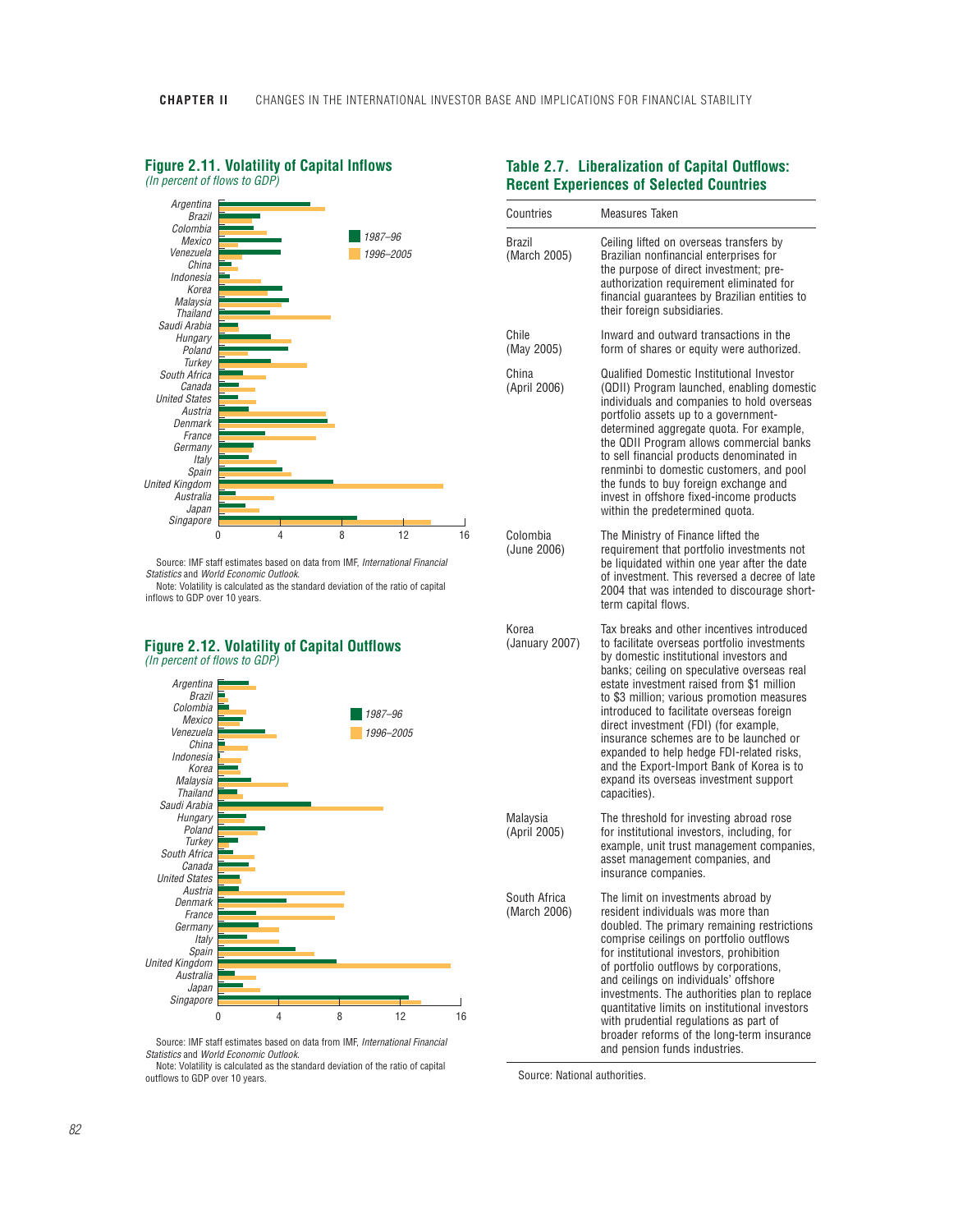volatility to the foreign exchange reserves showed a significant decline from 1996 to 2005 (Figure 2.13).

### *Diversity of the Investor Base*

Greater diversity of investors should in principle improve stability over the longer term, but there may be downside risks in the near term (BIS Committee on the Global Financial System, 2007). A wider range of investors, representing different types of institutions and different countries, are less likely to suffer simultaneous, symmetric, or significant shocks that affect their overall willingness to hold foreign assets. If one set of investors suffers a negative shock or for some other reason decides to hold fewer international assets, a different set of investors is likely to take up the slack.

The prediction that a more diverse investor base will stabilize the supply of international capital relies on an assumption that the behavior of investors, and in particular that of additions to the investor base, is heterogeneous. Total flows from a wider range of countries should be relatively more stable, provided that co-movements in macroeconomic variables remain limited. In some cases it is intuitive that possible shocks will have largely asymmetric effects on the supply of capital from different countries. For example, oil and commodity producers have in recent years built up large international asset positions, supported by high prices for their main exports. A decline in commodity prices would reduce flows out of those countries.

### *Investment Strategies*

The supply of international capital may over time be stabilized by the growing role of institutional investors with long-term investment horizons. For example, pension funds and life insurance companies, particularly when contributors have some years before retirement, should have the ability to absorb a greater degree of asset return volatility due to their relatively long time horizon. Hence, they may react differently in the case of market turbulence, and may be

### **Figure 2.13. Changes in Net Capital Flow Volatility versus Reserve Ratios**



Source: IMF staff estimates based on data from IMF, International Financial Statistics.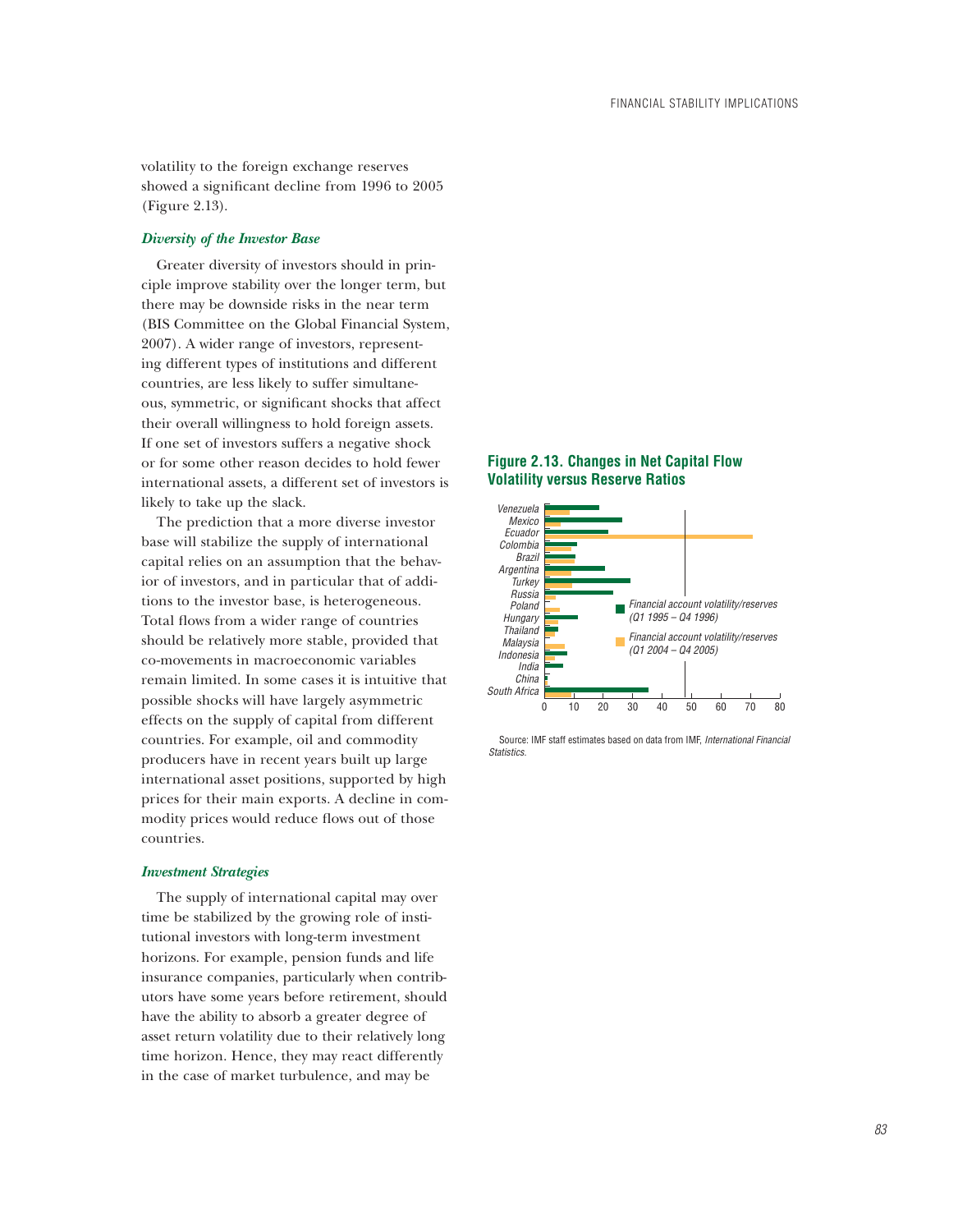prepared to ride out short-term fluctuations, thereby providing market liquidity at times when it is most needed.<sup>9</sup>

In contrast, other types of investors such as mutual funds and hedge funds can be subject to redemption pressures. If on-balance-sheet liquidity is insufficient to meet large redemptions, these institutions can only meet investors' withdrawals with the forced sale of their securities, potentially affecting other funds and creating conditions favorable to a market crash. While large-scale redemptions appear to be rare in developed countries, they have occurred in EM countries. For instance, fears of a tightening of interest rates in the United States brought about a crisis in the mutual fund industry in Costa Rica (Carvajal, 2006).

Larger volumes of cross-border capital flows and the greater number of participants may create only the illusion of diversity if their behavior is highly synchronized—there may be more cows in the pasture, but they still move as a herd. Some asset management funds may be prone to momentum trading and herd behavior, which could turn them into sources of excess volatility, exacerbating the effect of negative shocks in the markets they operate in (see Annex 1.1 in Chapter I). Herd behavior can be induced by several factors. For instance, in the case of actively managed mutual funds, reputational issues related to the unobserved ability of mutual fund managers cause them to mimic each other's investment behavior (Goldstein, 2005; Scharfstein and Stein, 1990). In the case of indexed funds, especially in retail funds, there is evidence that investment decisions and capital flows in and out of these funds are subject to momentuminvestment or positive-feedback investment strategies: they tend to buy recent winners and sell

recent losers (Grinblatt, Titman, and Wermers, 1995).

Hedge funds have, in recent years, tended to broaden their investment strategies toward more international portfolios. While the established hedge funds (most of which are closed and thus do not accept new money) tend to have less pressure on performance and can withstand higher volatility of returns, the newer entrants are subject to significantly greater pressure on performance because of their shorter track record and greater reliance on funding from funds of funds. During the last few years, hedge fund returns have become more sensitive to a number of asset classes, suggesting that they are taking on more risk (see Box 1.4 in Chapter I).

The growth of assets under management of hedge funds and other leveraged institutions, and the diversity of their investment strategies, can enhance overall market efficiency through improved liquidity and price discovery. Meanwhile, more competition for funds has increased the importance of risk management in the hedge fund industry. Further institutionalization of these firms can also infuse better risk management capabilities, fostering the resilience of the overall financial system. However, the ability of these institutions to lever up their bets during periods of low asset-return volatilities can magnify the potential impact during stress situations. Under pressure, leveraged investors are more likely to need to use the liquidity of the market than to be able to contribute to it. They may also bear substantial interest rate risk. There is a risk that other investors may pull back more than warranted given the uncertainty about overall market exposures to the leveraged participants and the degree to which price changes are related to domestic fundamentals (Kodres and Pritzker, 2002). The impact can not only put the capital of these institutional investors at risk, but also spread to the broader credit markets and the financial system as large global financial institutions that act as the main conduit for leverage through their prime brokerage activities come under pressure to reduce exposure.

<sup>9</sup>However, if pension fund shortfalls are marked-tomarket and reported on the sponsor's balance sheet, or result in a higher risk-based premium from a pension insurance scheme, the appetite to absorb volatility may be diminished. Similarly, the turnover of a pension fund's assets may increase if the fund trustees allocate mandates to fund managers that entail frequent reporting against short-term benchmarks.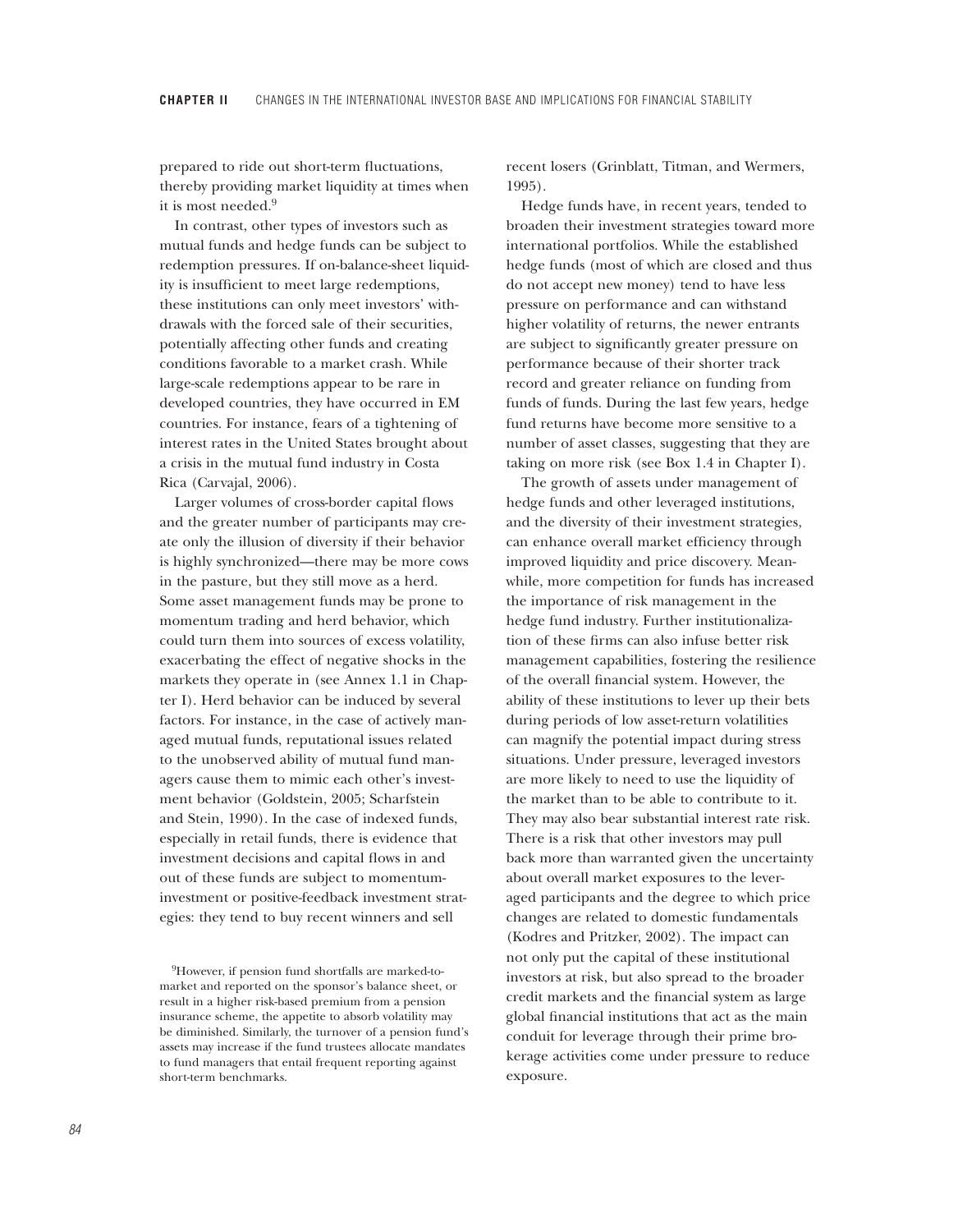### *Role of Public Sector Financial Asset Holders*

Some public sector institutions are now individually large players in world financial markets, which brings its own challenges. A single institution could make sudden portfolio adjustments that could have significant price effects on certain asset classes. Market rumors of such adjustments may lead to volatility, as previous announcements by central banks have shown. In some cases, assets may be shifted for political-strategic reasons rather than economic and financial reasons. Furthermore, if raw material and energy prices fall, while domestic absorptive capacity rises, countries may intentionally run down their funds and international reserves, reversing past outflows. Therefore, their stabilizing influence cannot be projected into the indefinite future, especially if there is a major turnaround in macroeconomic conditions.

In particular, there is a widely held concern that the buildup in international reserves in recent years could lead to instabilities in financial markets should the reserve holders decide to diversify the currency composition of their reserves (Galati and Woodbridge, 2006). For those countries that provide information about their currency breakdowns, the quarterly changes in reserve holdings (at the aggregate level) show very stable trends over time, with a gradual shift in favor of euros away from the dollar and yen.10 Developing countries hold close to 60 percent of their reserves in U.S. dollars, more or less unchanged since 2003, with the decline during 2000–03 dominated by cross-currency valuation changes (Figure 2.14). As official reserves are invested in low-yielding foreign securities and are thus subject to the risk of a deprecation, there is a need for enhanced transparency and

10Information about the currency composition of reserves by country is not publicly available, but the IMF collects some information about the composition from its members and stores it in its highly confidential Currency Composition of Official Foreign Exchange Reserves (COFER) database. The IMF publicly releases quarterly data on the currency composition at an aggregate level split by industrial and developing countries.

**Figure 2.14. Share of U.S. Dollars in Reserves** (In percent)



Source: IMF, Currency Composition of Official Foreign Exchange Reserves database.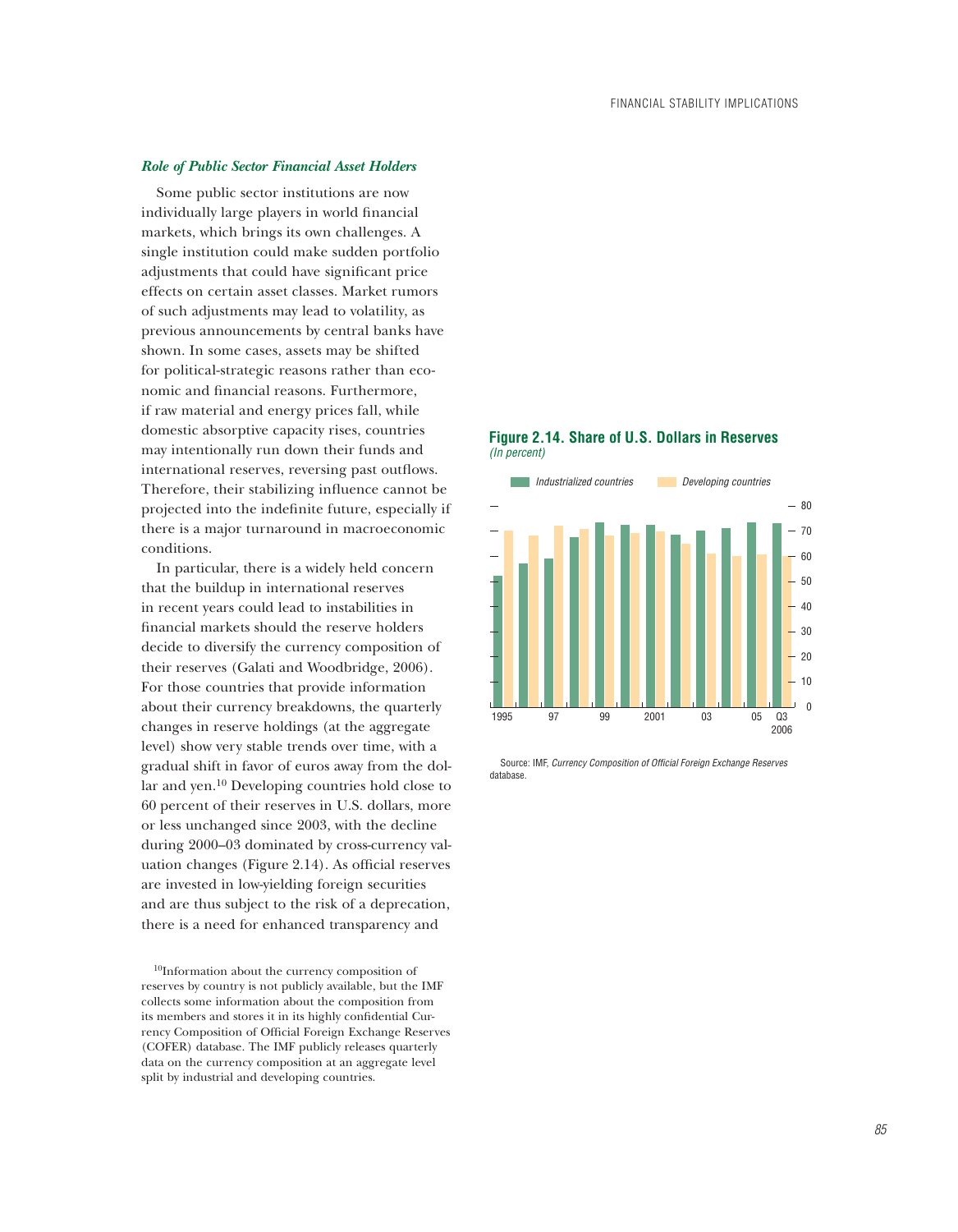|              | U.S. Dollar<br>Exchange Rate<br>(in percent) | Equity Index<br>(in percent) | CDS 5-Year Spread <sup>1</sup><br>(in basis points) | EMBI Spread <sup>2</sup><br>(in basis points) | ELMI <sup>3</sup><br>(in basis points) |
|--------------|----------------------------------------------|------------------------------|-----------------------------------------------------|-----------------------------------------------|----------------------------------------|
| Turkey       | $-22.8$                                      | $-25.1$                      | 181                                                 | 139                                           | $-22$                                  |
| Brazil       | $-8.2$                                       | $-16.1$                      | 69                                                  | 42                                            | $-6$                                   |
| Hungary      | $-9.1$                                       | $-23.7$                      | 20                                                  |                                               | -8                                     |
| Poland       | $-8.4$                                       | $-17.0$                      | 10                                                  | 6                                             | -8                                     |
| Indonesia    | $-6.6$                                       | $-13.0$                      | 65                                                  | 32                                            | -5                                     |
| South Africa | $-18.6$                                      | -6.1                         | 36                                                  | 35                                            | $\cdots$                               |

**Table 2.8. Performance of Selected Emerging Financial Markets, May 8–June 23, 2006**

Source: IMF staff estimates based on Bloomberg.

1Based on the credit default swap (CDS) rate.

2Emerging Market Bond Index.

3Emerging Local Market Index.

accountability in the management of reserves, especially when they are sizable.

### *Cyclical versus Structural Factors*

The recent expansion in the international investor base and the aggregate supply of investable funds has come during a period of unusually benign macroeconomic conditions in many countries, and may indeed have contributed to these favorable developments. Most obviously, flows out of countries currently benefiting from high oil and commodity prices are dependent on those strong export earnings, but there appears to be a strong cyclical element in all capital flows. Cyclical factors include high levels of global liquidity and low real and nominal interest rates for much of this decade, and consistently strong growth in many parts of the world. These factors have also influenced investor decisionmaking. One such example is the popularity of "carry trades" among a broad set of institutional investors as they deploy their capital from low-interest-rate countries to markets where returns are higher (Chapter I).

Indeed, a recent study (Chadha and Nystedt, 2006) finds that the much talked about moderation of asset price volatility is largely cyclical, but that it also has structural elements endogenous to financial markets. These elements include (1) lower credit risk accompanied by corporate de-leveraging due to the business cycle recovery; (2) reversal of the elevated volatilities during the stock market bubble of the late 1990s; and (3) financial innovations such as the ability of

market participants to sell volatility. Nonetheless, the sharp pickup in average correlations across asset classes, as seen over the recent past, has historically (mid-1990s) proven to be a strong leading indicator of an eventual pickup in volatility in asset prices. Therefore, exogenous factors such as an escalation of geopolitical risk, or the unwinding of large global imbalances, could shift the asset preferences of investors, leading to a ratcheting up of the risk premia on crossborder assets and higher volatility (Goldstein, 2005).

Volatility in international financial markets spiked in April–May 2006, mainly in reaction to inflation concerns in the United States, raising fears of higher world interest rates. These concerns provoked a reassessment of prospects for many EM countries and a fall in the prices of many financial assets. This episode seems to suggest that investors are now more discriminating across countries (at least after an initial period of generalized uncertainty) and that the diversity of investors has had a stabilizing effect. Those countries with relatively weak external positions, as indicated by a large current account deficit and comparatively low reserves (by current standards) ultimately suffered large depreciations in their currencies, higher risk premia on their external debt, and a broad market sell-off (Table 2.8). For those with a stronger external position, price falls were concentrated in certain markets, such as the equity market, where many of the countries had displayed large gains in the preceding period. Part of the expla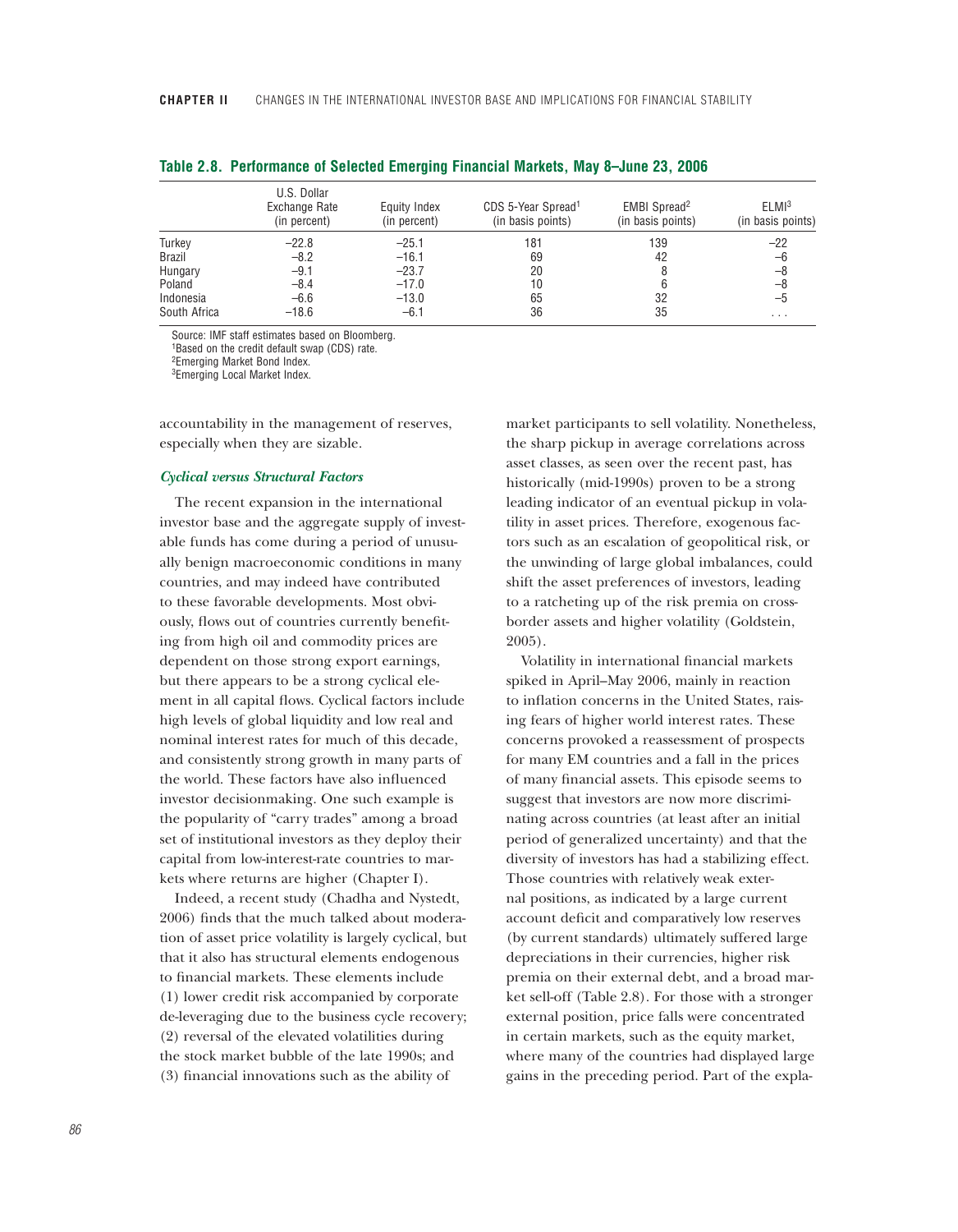nation appears to be that institutional investors, who were holding external debt, were prepared and able to endure the turbulence, whereas "fast money" investors, who were more concentrated in assets such as equity, were more skittish or had to liquidate their positions because the cost of leverage had risen.

Further analysis provides some evidence that while global factors are important determinants of cross-border capital flows, idiosyncratic country-specific factors also play a critical role. An econometric investigation found that the particular circumstances of each country are significant in determining capital outflows from that country (Box 2.5). Common world factors were also estimated to be significant.

### **Implications for Institutions**

For investors, the ability to diversify their portfolios across borders should have a number of benefits in terms of stability (Davis, 2002; BIS Committee on the Global Financial System, 2007). Diversification expands the opportunities to earn more without taking on more risk, such as by allowing exposure to other economies whose cycles and demographic trends are less correlated.11 International diversification can provide exposure to industry sectors and financial instruments (e.g., inflation-indexed bonds) that are underrepresented or nonexistent in the domestic market, or allow funds to reduce their exposure to domestic markets that are heavily concentrated by firm or industry. It has been shown that investors around the world are rationally—making more use of international assets to obtain portfolio diversification benefits and higher returns.

Yet, many investors are not simply rebalancing toward international exposures but are also taking on additional international risks. The risktaking ability of the investor base is facilitated by the availability of credit from global banks, partly

### **Figure 2.15. International Syndicated Loans to Emerging Market Corporates, by Credit Rating** (In billions of U.S. dollars)



Sources: Standard & Poor's; Thompson Financial; and Dealogic.

<sup>11</sup>Indeed, given a company pension fund's exposure to its local economy through its sponsor's covenant, it may be optimal for the trustees to reduce domestic economy assets in favor of foreign ones.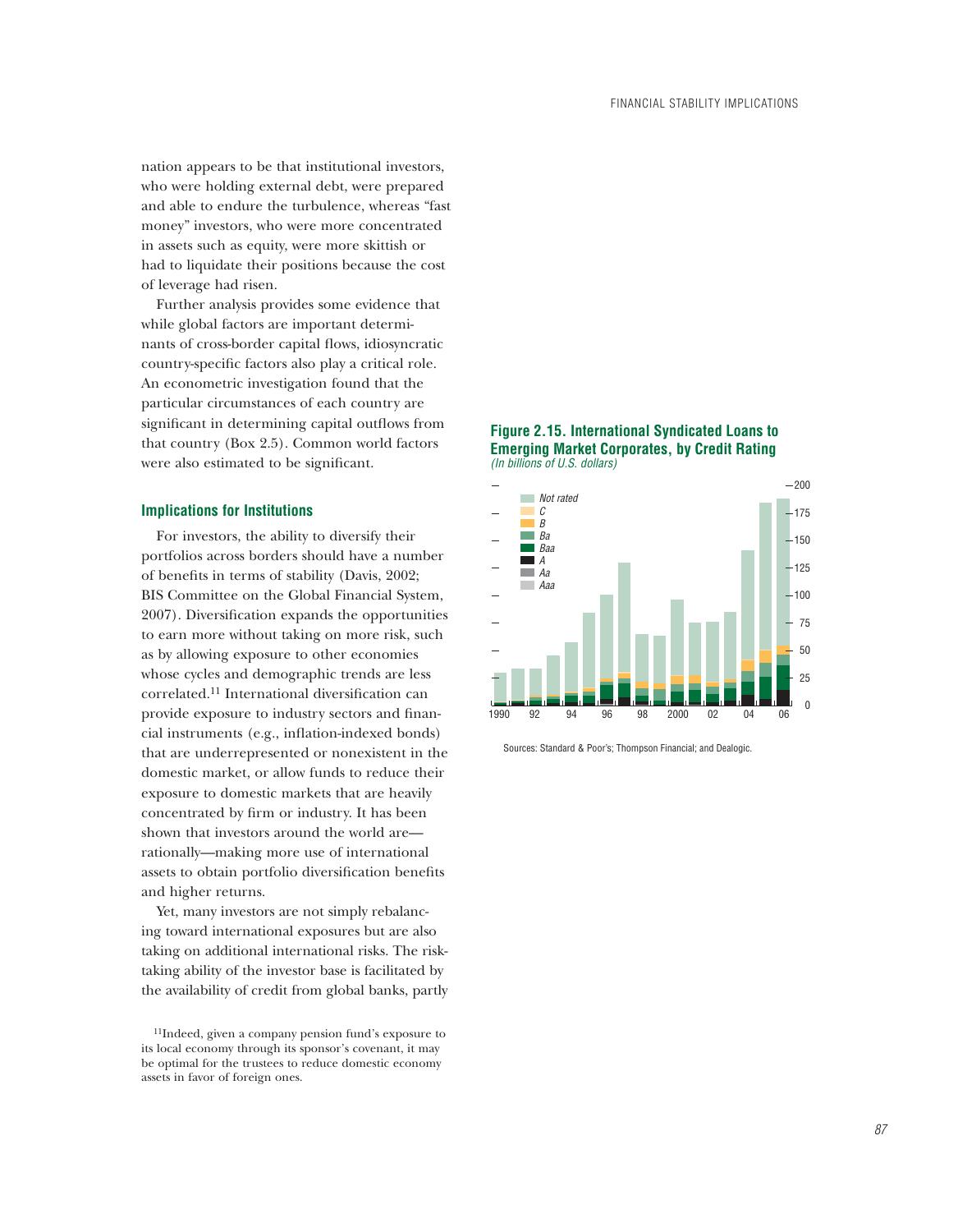



Sources: Standard & Poor's; Thompson Financial; and Dealogic. Note: Annual emerging market issuance volume (1990–2006) of corporate emerging market issuance of straight debt, floating rate notes, and medium-term notes.

through the use of off-balance-sheet mechanisms, and is also facilitated by risk models (e.g., valueat-risk [VaR] models) that are currently showing a lower probability of loss, mainly because of low historic volatility. However, the global financial system, particularly certain new credit risk transfer markets, has not yet been tested by a severe or sustained downturn in the presence of such large cross-border claims. Such a large downturn may invalidate the risk parameters used in VaR models, which tend to rely only on recent historical data. Therefore, there is uncertainty about how institutions and markets would react when faced with more exacting strains.

#### *Movement into New Asset Classes*

Favorable macroeconomic and financial conditions and advancements in technology and financial innovation, as well as the very process of globalization of financial markets, may induce investors to take on new and littleunderstood risks. Sustained high economic growth in much of the world has been reflected in lower premia on risky assets, which has emboldened investors to venture down the "credit ladder" in search of higher returns. Those investors such as central banks that in the past invested only in very high-grade, high-liquidity assets are venturing into more remunerative but volatile assets (Carver, 2006). Pension and insurance funds that had concentrated on blue chip equity and investment-grade securities are now placing some funds into what previously had been regarded as exotic assets, and are showing a willingness to take larger positions and even short positions (OECD, 2006b). The share of their portfolios in such investments is still small—though it may well increase further—but the absolute amounts are substantial given the growth in assets under management.

The market for EM corporate debt and syndicated loans illustrates these trends (Figures 2.15 and 2.16). The average credit quality of traded nonsovereign debt securities and underwriting standards of syndicated loans in many EM countries has declined. More and more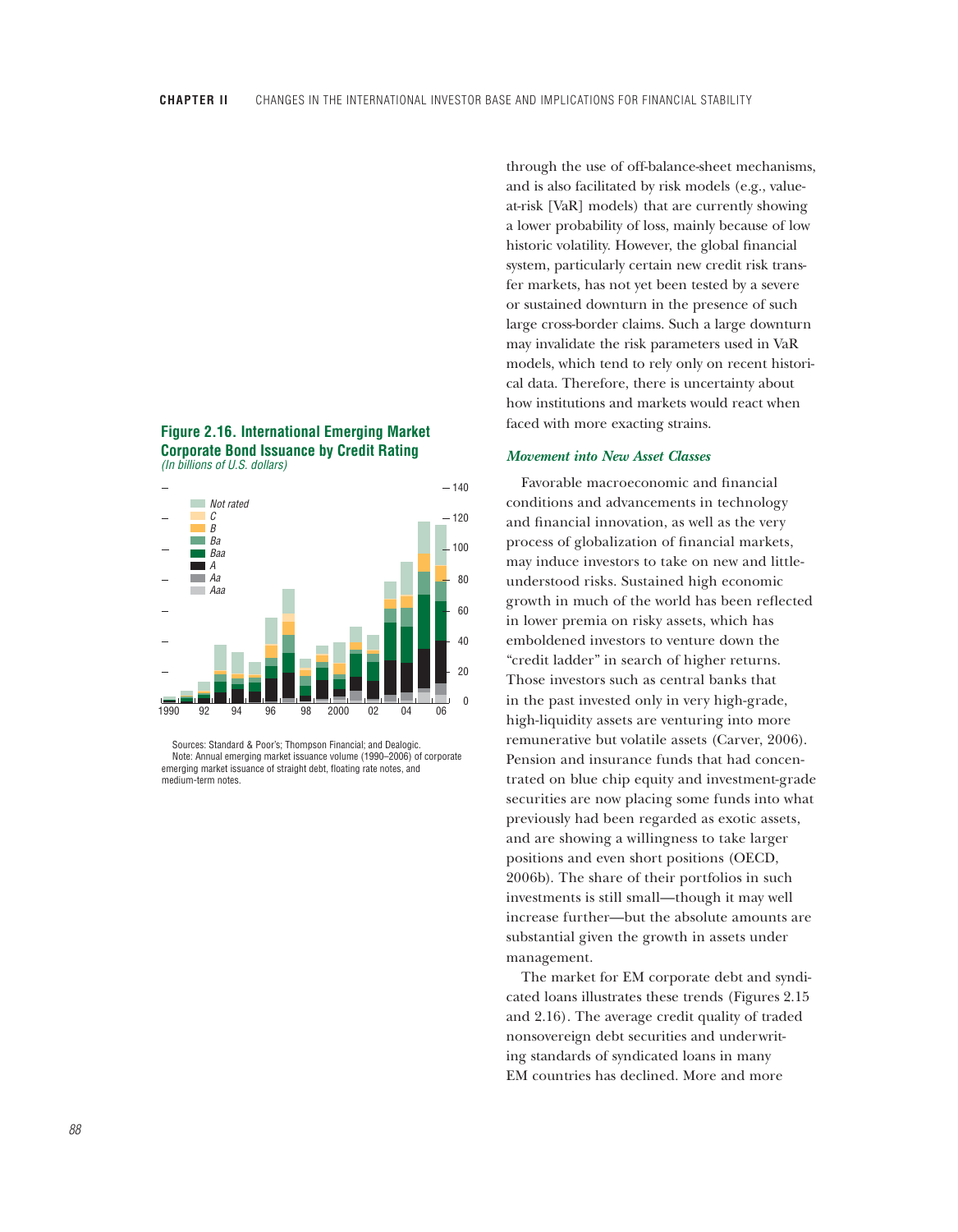noninvestment-grade issuers have taken advantage of current lower-risk premia that support credit at even lower spreads, or lower borrower quality at an unchanged cost of borrowing. The trend is apparent since the late 1990s, but seems to have accelerated recently. Over the last five years, the issuance of new noninvestmentgrade or unrated EM corporate debt (bonds and loans) has almost tripled to more than \$200 billion in 2006, and now represents 66 percent of the annual issuance volume. The decline in credit quality has been most pronounced for corporate bonds in Latin America and emerging Europe, where the shares of noninvestmentgrade issues have increased to 61 percent (up from 47 percent in 2005) and 44 percent (up from 37 percent in 2005), respectively (see Chapter I).

These developments raise concerns about the ability and willingness of investors to assess risks based on experience accumulated during good times. There are theoretical arguments to suggest that investors will make less effort to research borrowers when conditions are favorable, and sharply tighten availability of credit when conditions become more difficult (Calvo and Mendoza, 2000). Furthermore, it has been argued that investors with more diversified portfolios will be less willing to bear the cost of careful, independent analysis, relying more on information already contained in financial market prices. Hence, the amount of information contained in the related prices may decline.

The pace of financial sector innovation in recent years has created uncertainty over how agents will behave when faced with unfamiliar strains. Reportedly, some foreign investment has been flowing into speculative EM instruments, such as distressed debt and equity participations in housing schemes, whose potential risks from ill-defined dispute resolution mechanisms and structural intricacies are frequently obscure. Many institutions that are new to the international investor base have little experience of how to cope with a more difficult trading environment.

In addition, the expansion of the supply of financing and the number of players in some smaller asset classes may increase the chances of a sudden drying up of liquidity if conditions deteriorate. So-called "crowded trades" can occur, where the convergence of investment strategies results in less diverse position taking. In these conditions, a combination of the high leverage of some investors and poor liquidity in certain markets could provoke a painful reversal of capital flows. Recent experience in the Brazilian local-currency-denominated government debt market illustrates the vulnerabilities (Box 2.6).

# *Spreading Risks Across a Broader Range of Investors*

The broadening investor base may reduce systemic effects by spreading risks more widely, and by transferring them to institutions better able to manage them. In general, when risks are realized, the effects may be nonlinear (i.e., disproportionate for large shocks): a small negative shock may be manageable without significant adjustment, but a large shock may prompt portfolio rebalancing or even significant losses. Hence, distributing risks across investors, as opposed to each being exposed to a small number of large risks, reduces the chance that any one suffers a catastrophic hit. Self-reinforcing feedback and contagion effects should therefore be reduced. The diversification of the investor base may contribute to the achievement of a more even distribution of risk holdings, and therefore reduce systemic vulnerability.

One consequence of this diversification of the investor base may be that the financial system is better able to absorb the failure of individual institutions or sovereign entities than in the past. The increasing depth of markets and the decreasing exposure to specific asset classes may mean that, even when a failure involves large sums of money, the survival of other institutions is not put in doubt. Furthermore, many healthy institutions are available to purchase assets of the failed institution without the need for a "fire sale." For example, the recent collapse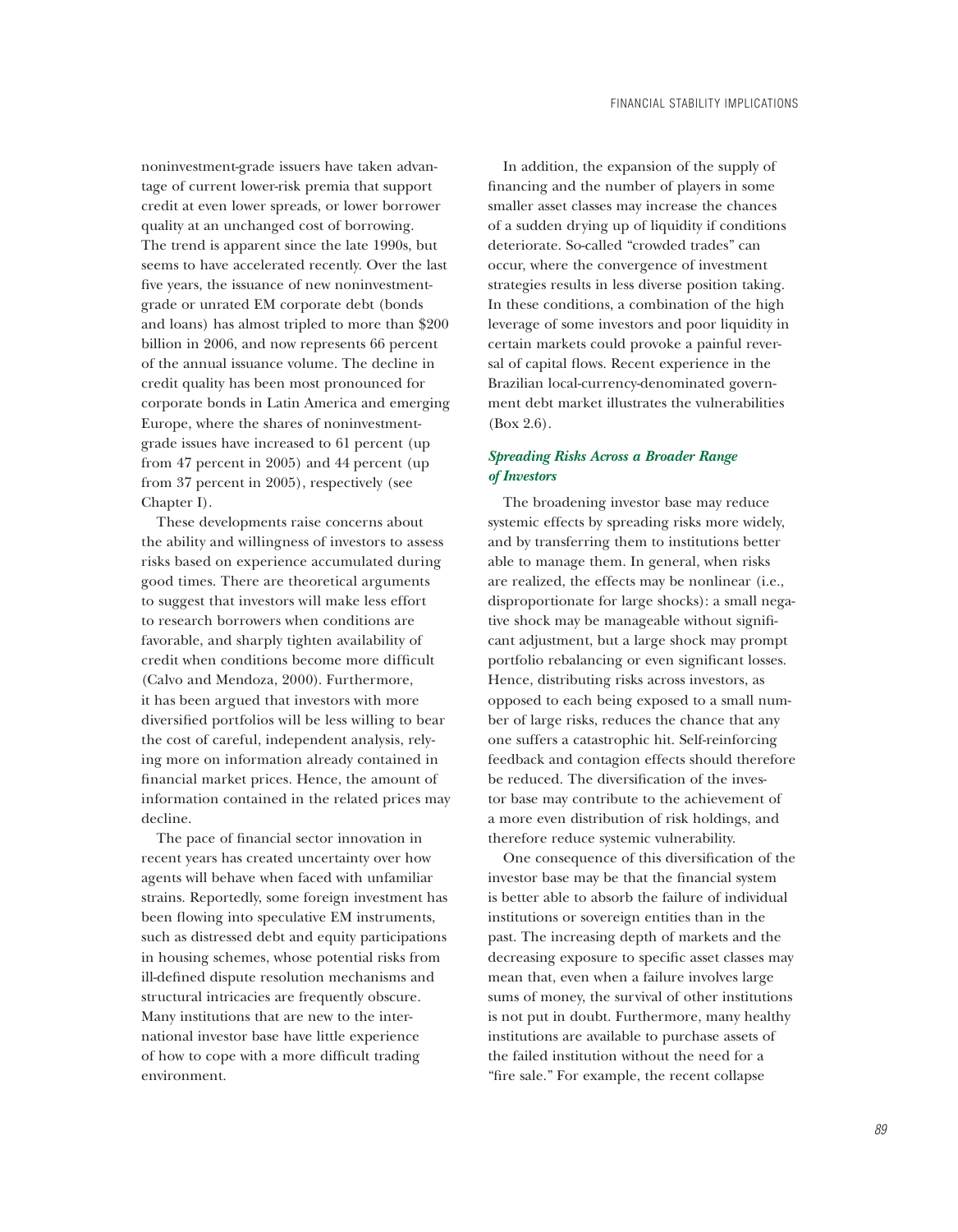### **Box 2.5. Country, Regional, and Global Determinants of Capital Outflows**

Capital outflows from a country are typically modeled as depending on the economic conditions within that country, conditions in the world economy, and, in particular, conditions in candidate recipient countries. An investigation of the determinants of capital outflows reveals that both idiosyncratic national and global liquidity factors have been and remain very important in determining the supply of international investment from individual countries.1

For a large sample of 137 countries, the analysis below utilizes a simple technique to decompose fluctuations in capital outflows into respective components that can be attributed to worldwide annual factors (time dummies), to regional factors (regional group dummies), and to the type of capital flow (instrumental type dummies). A comparable approach to the estimation of common and regional factors in economic fluctuations is used in Bayoumi and Prasad (1997). The technique precludes the inclusion of country-specific economic factors to explain fluctuations. The dependent variable is the ratio of one of three types of capital outflow to world GDP.

The results suggest that the overall supply of cross-border capital has become more diverse and stable. The regional factors have been far more important than global factors since 1974. In the sub-period from 1996–2005, the regional factors still predominate, but the total predictive power  $(R^2)$  is significantly higher than the sum of that attributable to identified factors in the subperiod from 1974–96. This change suggests that there has been some strengthening of the interaction between regional and global factors, which is in line with evidence on the synchronization of business cycles between well-integrated regions (Imbs, 2004).

The analysis below attempts to quantify the sensitivity of capital outflows and their volatil-

### **Panel Data: Predictive Power (R2) of Aggregate, Regional, and Type of Outflow Effects on Capital Ouflows in a Panel Data Regression, 1974–2005**

|            | Total | Worldwide<br>Factor | Regional<br>Factor | <b>Type</b><br>Factor <sup>1</sup> |
|------------|-------|---------------------|--------------------|------------------------------------|
| 1974-20052 | 0.236 | 0.012               | 0.222              | 0.000                              |
| 1996-20052 | 0.170 | 0.002               | 0.095              | 0.000                              |

Source: IMF.

1Small negative contributions were set equal to zero. 2The contribution in other periods were small and negative.

ity to changes in the state of global conditions and domestic economic performance. The table on the next page summarizes the sensitivity of FDI and portfolio outflows and their volatility accounted for by country-specific factors such as GDP growth, credit-to-GDP ratios (a measure of financial development), and capital account liberalization (defined in Quinn, 1997), as opposed to the share that could be attributed to identified global liquidity factors, such as the growth rate of broad money over that of GDP and the short-term real interest rates in G-7 countries. For the results presented in the upper part of the table, the dependent variable is the ratio of capital outflows (FDI and portfolio) to GDP. The sample covers 26 mature market economies for which data were available. In the lower part of the table, the dependent variable is a moving average estimate of the standard deviation of the capital outflows-to-GDP ratio and the sample consists of 23 mature markets. To address endogeneity issues, the generalized method of moments estimation is used in the lower panel; the standard deviation over the next five years is regressed on the determinants of capital flows in the current year.<sup>2</sup>

Two main results are apparent. First, both country and global liquidity factors are important determinants of the direction and volatility of capital outflows. The direction of influence is generally in line with intuition. For example,

Note: The author of this box is André Santos. 1For related results, see Alfaro, Kalemli-Ozcan, and Volosovych (2005); and de Santis and Lührmann (2006).

<sup>2</sup>For further details, see Bekaert, Harvey, and Lundblad (2001 and 2006).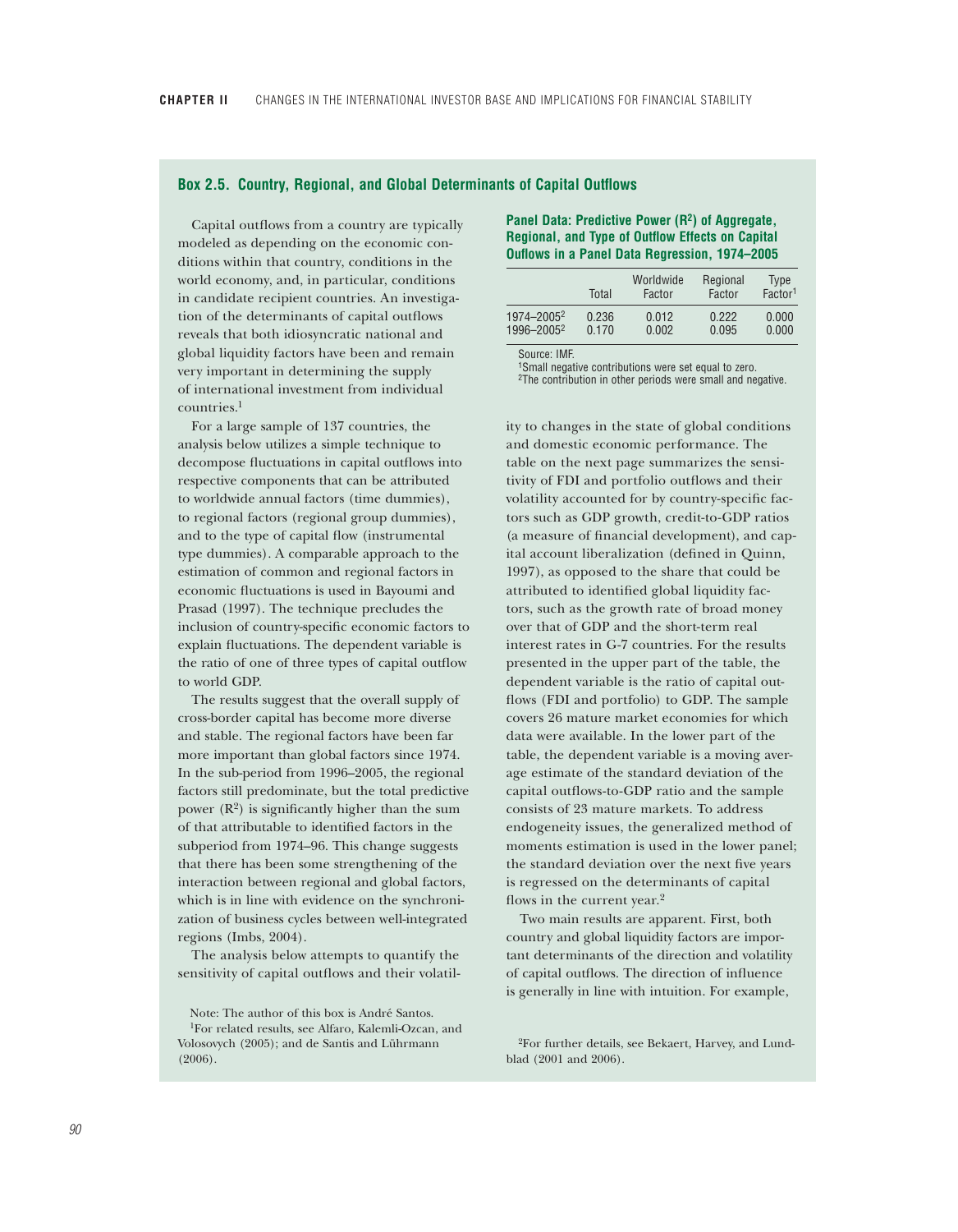|                                                                       |                 | FDI/GDP <sup>2</sup> |                 |                  | Portfolio Flows/GDP2  |                  |                 | Other Flows/GDP <sup>2</sup> |                      |
|-----------------------------------------------------------------------|-----------------|----------------------|-----------------|------------------|-----------------------|------------------|-----------------|------------------------------|----------------------|
| Model                                                                 |                 | Ш                    | III             |                  | Ш                     | III              |                 | Ш                            | III                  |
| Domestic factors                                                      |                 |                      |                 |                  |                       |                  |                 |                              |                      |
| Change in real GDP                                                    | 17.50<br>(4.46) | 21.88<br>(4.50)      | 26.80<br>(4.77) | 40.88<br>(3.31)  | 44.33<br>(2.97)       | 46.57<br>(2.71)  | 50.72<br>(5.93) | 63.96<br>(6.19)              | 73.57<br>(6.24)      |
| Credit/GDP                                                            | 2.48<br>(5.97)  | 2.54<br>(4.98)       | 2.81<br>(4.91)  | 7.97<br>(6.11)   | 8.35<br>(5.34)        | 10.64<br>(6.10)  | 3.99<br>(4.42)  | 3.21<br>(2.97)               | 5.49<br>(4.59)       |
| Quinn capital account openness<br>indicator                           | 59.62<br>(5.60) | 57.63<br>(4.07)      | 57.58<br>(3.46) | 201.49<br>(6.01) | 216.70<br>(4.98)      | 278.93<br>(5.47) | 99.52<br>(4.29) | 55.77<br>(1.85)              | 86.91<br>(2.49)      |
| Global liquidity factors<br>Short-term real interest rate<br>in $G-7$ |                 | $-7.15$<br>$(-0.89)$ |                 |                  | $-60.88$<br>$(-2.47)$ |                  |                 | $-50.83$<br>$(-2.99)$        |                      |
| Excess money supply (broad)<br>in $G-7$                               |                 |                      | 19.34<br>(3.13) |                  |                       | 18.36<br>(0.97)  |                 |                              | $-8.30$<br>$(-0.64)$ |
| R <sup>2</sup>                                                        | 0.46            | 0.45                 | 0.46            | 0.35             | 0.39                  | 0.42             | 0.47            | 0.50                         | 0.53                 |

### **Panel A. Fixed-Effects Estimation of the Determinants of Capital Outflows in 26 Mature Market Economies1**

### **Panel B. Generalized Method of Moments Estimation of the Determinants of the Standard Deviation of Capital Outflows over Five Years in 23 Mature Market Economies3,4**

|                                                                       |                      | FDI/GDP2              |                      |                      | Portfolio Flows/GDP <sup>2</sup> |                      |                  | Other Flows/GDP <sup>2</sup> |                  |
|-----------------------------------------------------------------------|----------------------|-----------------------|----------------------|----------------------|----------------------------------|----------------------|------------------|------------------------------|------------------|
| Model                                                                 |                      | $\mathbf{I}$          | III                  |                      | Ш                                | III                  |                  | $\mathbf{  }$                | III              |
| Domestic factors<br>Change in real GDP                                | $-1.47$<br>$(-1.69)$ | 1.29<br>(1.31)        | 1.28<br>(0.85)       | 13.34<br>(5.34)      | 20.11<br>(8.68)                  | 28.65<br>(9.65)      | 3.92<br>(4.16)   | 21.96<br>(11.01)             | 20.28<br>(7.90)  |
| Quinn capital account openness<br>indicator                           | 47.59<br>(29.49)     | 46.92<br>(14.20)      | 47.28<br>(10.16)     | 72.42<br>(24.11)     | 80.27<br>(17.53)                 | 93.86<br>(21.14)     | 47.01<br>(12.81) | 45.44<br>(7.58)              | 58.32<br>(11.84) |
| Credit/GDP                                                            | $-0.60$<br>$(-4.09)$ | 0.03<br>(0.12)        | $-0.25$<br>$(-0.65)$ | $-0.21$<br>$(-0.76)$ | $-0.70$<br>$-(3.69)$             | $-0.78$<br>$(-4.95)$ | 0.52<br>(2.37)   | 1.63<br>(5.35)               | 0.78<br>(2.07)   |
| Global liquidity factors<br>Short-term real interest rate<br>in $G-7$ |                      | $-20.99$<br>$(-5.73)$ |                      |                      | $-24.45$<br>$(-6.76)$            |                      |                  | $-18.14$<br>$(-3.68)$        |                  |
| Excess money supply (broad)<br>in $G-7$                               |                      |                       | 17.88<br>(4.67)      |                      |                                  | 16.99<br>(4.51)      |                  |                              | 14.71<br>(3.63)  |
| <i>J</i> -test statistics (significance levels)                       | 0.96                 | 0.99                  | 0.99                 | 0.64                 | 0.99                             | 0.99                 | 0.04             | 0.99                         | 0.99             |

Sources: IMF; and Quinn (1997).

Note: *t*-statistics in parentheses.

1Countries included in Panel A are Australia, Austria, Belgium, Canada, Denmark, Finland, France, Germany, Greece, Hong Kong SAR, Iceland, Ireland, Italy, Japan, Korea, Luxembourg, Netherlands, New Zealand, Norway, Portugal, Spain, Singapore, Sweden, Switzerland, United Kingdom, and the United States.

2Variables scaled by 100.

3Panel B includes all countries from Panel A except Belgium, Greece, and Luxembourg.

4The standard deviation of capital outflows was computed using a five-year rolling window. See Bekaert, Harvey, and Lundblad (2001 and 2006).

high GDP growth rates lead to larger savings and hence larger capital outflows and volatility on average. Second, variations in capital outflows are mostly accounted for by the countryspecific effects; the marginal improvement in

explanatory power from including global factors is limited. However, both domestic and global factors play an important role in determining the volatility of capital outflows, as shown in the lower panel.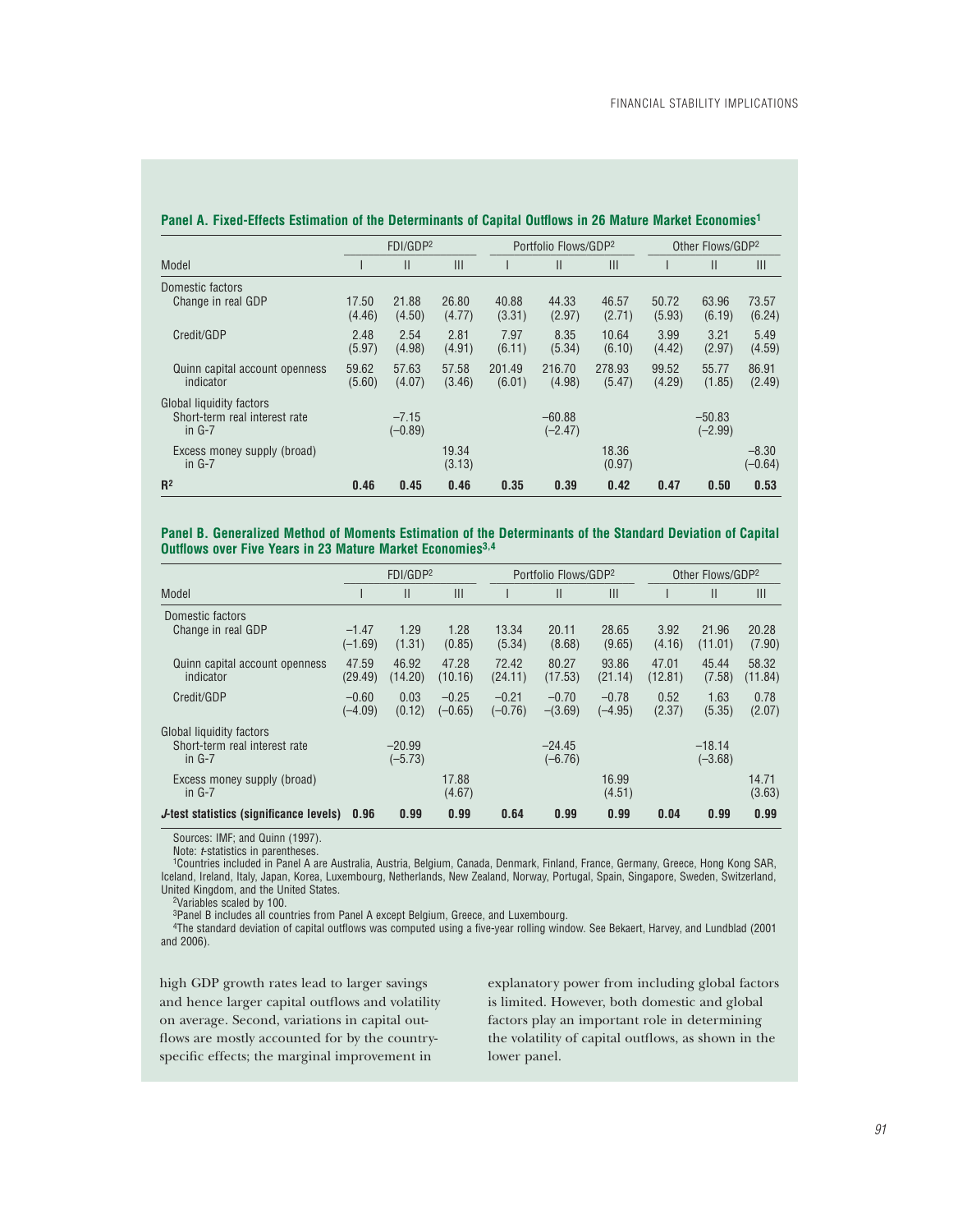### **Box 2.6. Liquidity of Brazilian Inflation-Linked Instruments**

The episode in May–June 2006 when Brazilian financial markets suffered turbulence in the context of a worldwide reassessment of emerging markets illustrates how foreign investors can be surprised by events. The search for yield and a limited knowledge of local conditions led investors to take positions that were unexpectedly difficult to unwind when the environment became more difficult.

Since mid-2005, the Brazilian government has tried to reduce the country's external vulnerability by retiring its external debt. Foreign investors seeking exposure to Brazil therefore had to resort to the domestic financial markets, and in particular local-currencydenominated government bonds. Encouraged by a tax exemption granted on foreign investment in local bond markets in February 2006, foreign financial institutions had allocated a cumulative R\$52 billion to local-currencydenominated government bonds by end-March 2006, 47 percent higher than in March 2005. The long-dated inflation-linked government bonds—Series B National Treasury Notes (NTN-B)—were especially popular. Foreign financial institutions' holdings of NTN-B bonds represented about 10 percent of the total issue by April 2006. As those institutions expanded their participation in the NTN-B bond market, bond prices increased by 18 percent in the month following the tax exemption.

When volatility increased in April–May 2006, foreign investors in NTN-B bonds were hit by an increase in domestic interest rates. Foreign investors rushed to unwind their long position in NTN-B bonds. Liquidity in secondary markets for the bonds dried up as domestic pension funds had already exited the market. As a result, prices of NTN-B bonds fell sharply; the inflation-linked bond index dropped 11 percent in May. As investors sought to reduce their

Note: The authors of this box are Marcelo Carvalho and André Santos.

### **Brazil: Trading Volume in the NTN-B Bond Secondary Market and Buy-and-Sell Auctions of NTN-B Bonds by the National Treasury**

(In billions of Brazilian reais)



Source: Brazilian National Treasury. Note: NTN-B = National treasury note, series B.

positions, the exchange rate depreciated by 13 percent, thus compounding losses. In addition, trading in secondary markets fell by 49 percent between February and May 2006 (see figure). The shallowness and lack of liquidity in the secondary NTN-B bond market were thus important elements in the price sensitivity of these bonds.

The Brazilian national treasury stepped in to avoid further disruptions in government bond markets and carried out simultaneous buy-and-sell actions of NTN-B bonds in May 2006, thus providing liquidity to the market. In July 2006 the Brazilian central bank included NTN-B bonds in the pool of securities eligible for repo and reverse repo transactions with the central bank. The NTN-B bond market stabilized over the following months as concerns regarding the U.S. economic slowdown (the initial trigger for the market turbulence) subsided.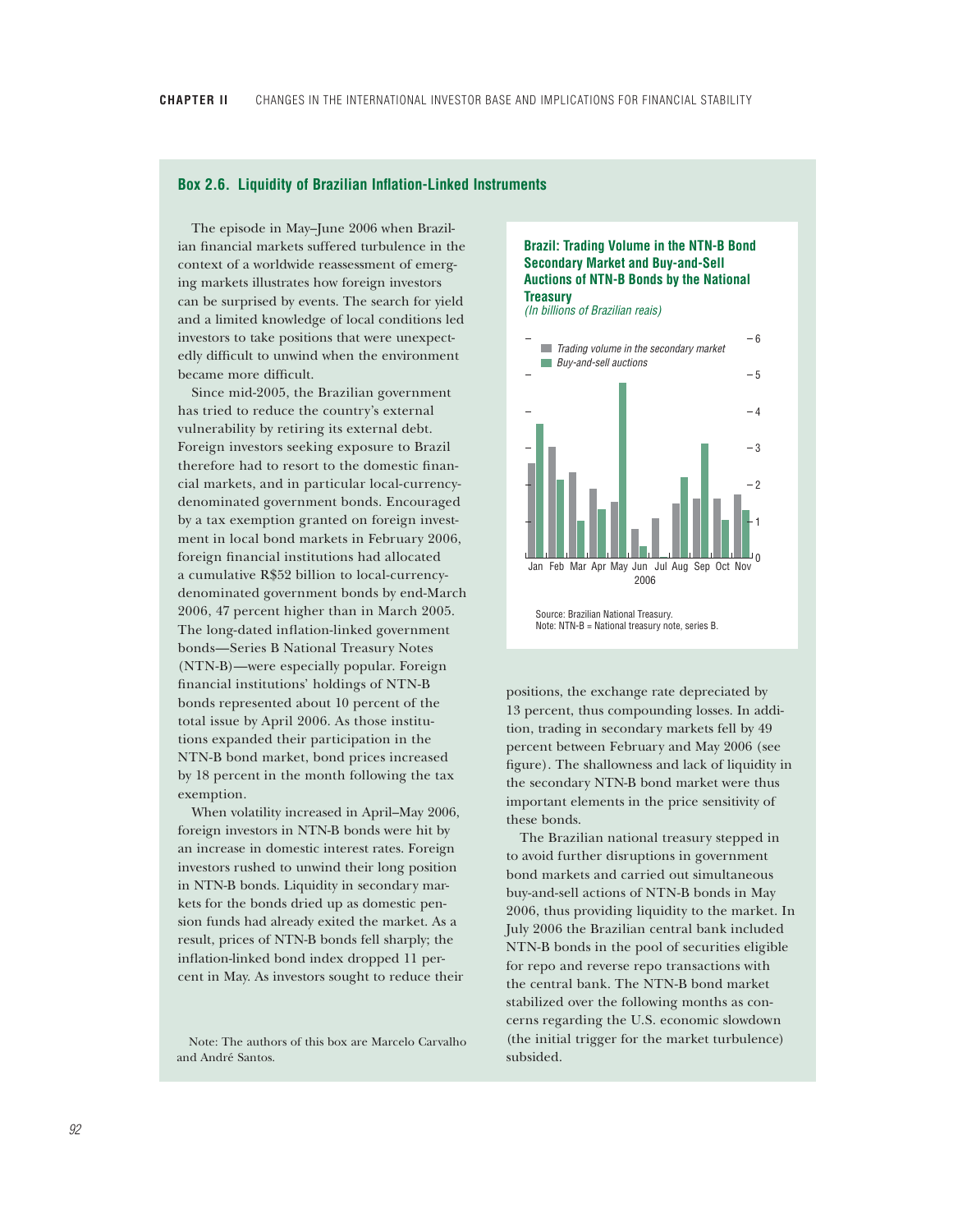of the Amaranth hedge fund was dealt with quickly and smoothly, with hardly any concerns about a wider impact, whereas eight years ago a comparable case—Long-Term Capital Management (LTCM)—was viewed with great concern and prompted official involvement (BIS, 2006; Banque de France, 2006). However, the voluntary rescue of Amaranth took place under very benign conditions in global financial markets, while LTCM came on the back of the Asian and Russian crises of the late 1990s.

# **Conclusions and Policy Implications**

The analysis in this chapter has shown that the supply of international capital has expanded and has become more diverse along several dimensions. Not only are flows and stocks of cross-border claims much larger today than they were 10 years ago, but they have also increased relative to the volume of domestic economic activity and the size of financial markets. All asset classes have been affected. In particular, some types of assets that traditionally had been held almost exclusively domestically, such as EM local currency debt, are now actively traded internationally. Flows within the MM economies of Europe have become very large in the context of European integration and particularly the European Monetary Union.

The chapter has also stressed that, while the expanding investor base should on average lead to relatively stable and sustained capital flows, the increasing exposure of both source countries and recipients brings its own challenges. Some past episodes of rapid growth in international capital flows have ended badly. Most such events had one dynamic in common: the confluence of an abrupt increase in risk perception and the subsequent actions taken by financial institutions and investors to limit their exposure to losses (Geithner, 2006). The favorable circumstances in which this round of globalization has taken place, including high real growth rates and low nominal and real interest rates for much of the decade, offer limited guidance as to the robustness of the system under significant

and sustained stress. The rate of growth in capital flows combined with persistent large global imbalances suggest that an abrupt correction cannot be ruled out (IMF, 2007).

While abrupt changes in risk perception are difficult to predict, countries can continue to address pockets of home-grown vulnerabilities and make themselves an attractive destination for long-term investment. Already, many EM countries have been receiving increased capital inflows, reflecting improved macroeconomic policies and successful structural reforms, but also due to the relatively low returns available domestically to MM investors, whose asset holdings have soared. However, regardless of the reason, these flows provide strong discipline on borrowing governments to continue to perform well and offer national authorities the opportunity to move ahead with reforms to make their financial systems more resilient. To this end, some EM countries have been implementing active management of liabilities to improve their debt structures and many have been accumulating official reserves. These efforts should help insulate these countries from negative shocks to their balance of payments, suggesting that a potential adjustment may differ from that seen in past episodes.

Several EM countries have been implementing structural policies to ensure that they can benefit fully from the globalization of capital markets. Policies include targeted efforts to promote deeper and more liquid capital markets. These efforts range from reforms in the legal, regulatory, and accounting systems consistent with international standards to changes in taxation. There is also considerable potential for enhancing cross-border compatibility in financial sector infrastructure and institutional development, and for supporting capital market integration. All these efforts will likely provide the expected growth benefits but also increase the attractiveness of these markets to a stable investor base.

However, it should be noted that these positive developments can lead to further increases in the already high inflows to some EM coun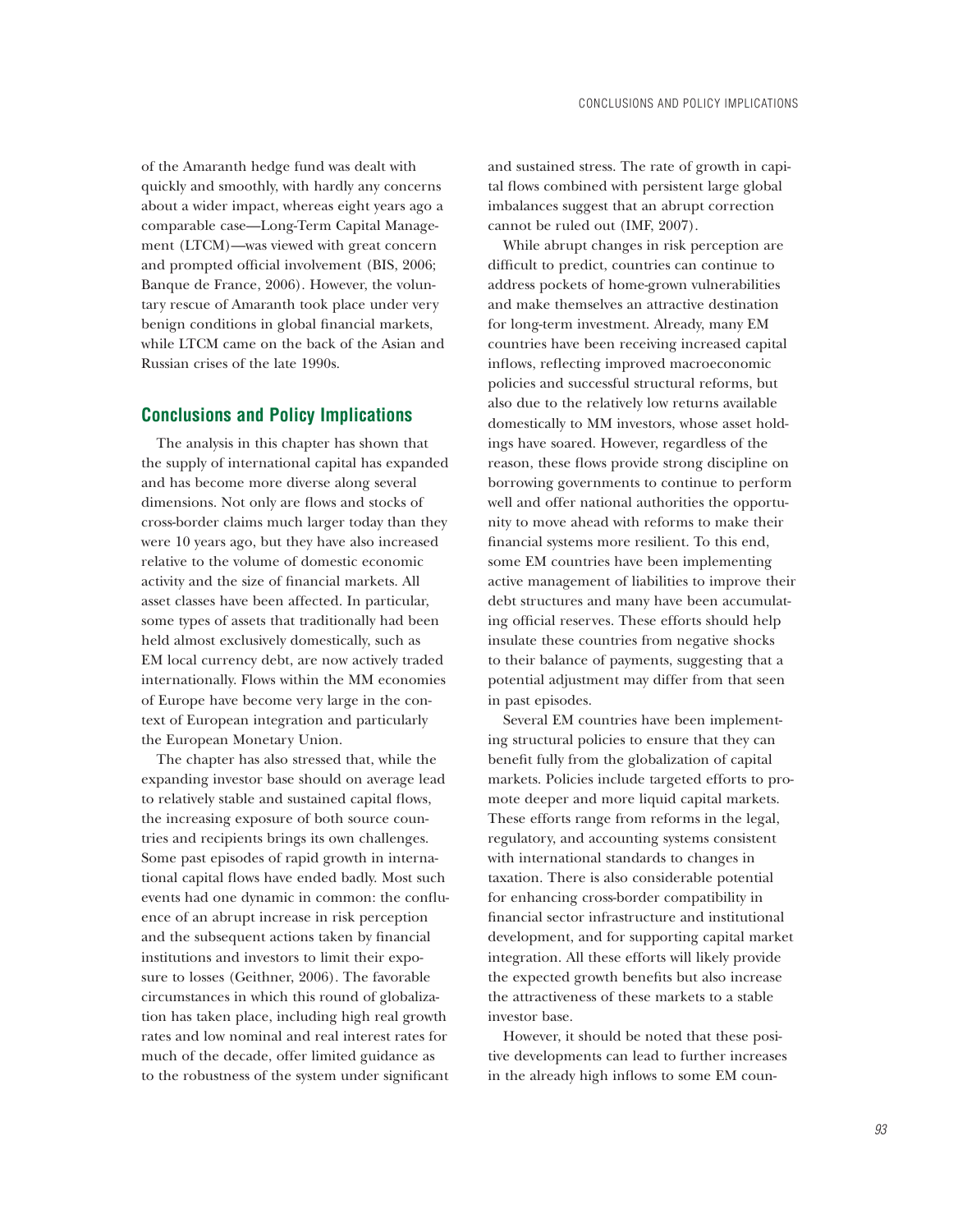tries, contributing further to asset price inflation and complicating the conduct of policies by the authorities. As discussed earlier in this chapter, liberalizing capital outflows—though not a panacea—would, in the context of the broader reform of the domestic institutional investor base, allow local investors to better manage their risks and could, at least partially, balance the effects of capital inflows. Correction of the underlying issue requires the development of well-functioning local capital markets and the promotion of longer-term savings. Efforts to establish funded pension schemes, for example, are thus of macroeconomic importance.

Emerging market countries have also become important sources of capital in international markets. As a group they have also become net suppliers of capital, especially to the United States, mainly through central bank reserve holdings or assets accumulated in sovereign wealth funds. Given the magnitude of investable funds in the hands of the official sector, care should be taken in communicating changes in investment strategies. While the official sector in each country has devised its own investment policy and accompanying strategy, market participants' understandings of those policies—especially for the largest reserves holders—are often based on rumor. As a result, market speculation about the pace of diversification and shifts in official policies have been a source of sporadic exchange rate and interest rate volatility.

The chapter provides some evidence that financial risk-taking in EM local assets has also increased, which now creates pockets of vulnerabilities in some countries. Investors have been venturing into investments in which they have little experience and where credit quality is more questionable. Furthermore, the growing role of leveraged investors such as hedge funds may have introduced a propensity for asset prices to overshoot during good times, increasing the probability of downside risks when financial conditions worsen.

Further work is needed to better understand the financial market trends that are driving

globalization—including, in particular, the rapid development of credit risk transfer instruments and institutions, including hedge funds. These instruments can contribute to stability and reduce market inefficiencies by providing market liquidity, and by transferring risk to a much wider variety of willing investors. However, increased cross-border flows may result in increased unhedged currency mismatches on private sector balance sheets.

This underlines the need for the focus of prudential regulation and supervision to shift toward international risks conveyed through financial market instruments. These risks are often nontransparent because, for example, products cannot be looked at in isolation: an exposure may be bundled with any number of derivatives, insurance products, or currency hedges, and may often involve several jurisdictions. In addition, regulation and supervisory practices need to recognize the benefits of preserving the diversity of investor behavior, and care should be taken that ongoing reforms do not inadvertently cause the behavior of institutional investors to become more homogenous (IMF, 2005a).

While the current positive global environment makes dealing with a period of market stress seem remote, a comprehensive and system-wide approach will need to account for the ongoing changes documented above. Market participants should appropriately bear the risks of their positions while policymakers attempt to underpin the strength of the financial system at large. There are clear externalities, such as the provision of liquidity under severe market stress, that may warrant public sector involvement, but at the risk of exacerbating moral hazard. The greater diversity of market participants may affect the appropriate policy response under such market stress—how to limit systemic spillovers in a market dominated by domestic banks with short-term liabilities to the general public may differ from the actions needed when, say, international hedge funds or pension funds are major players. These issues are addressed in more detail in Chapter III.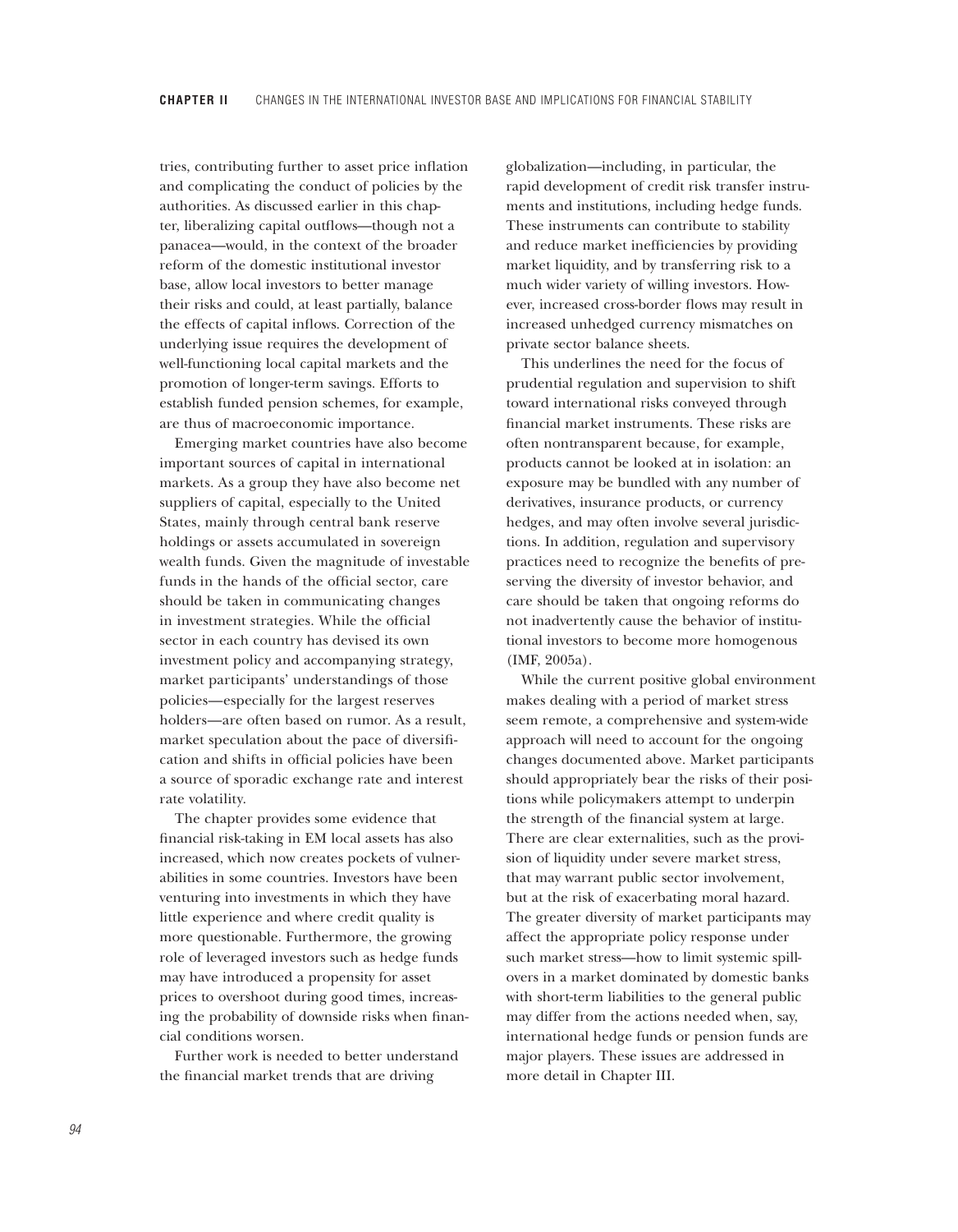Last but not least, the lack of comprehensive data and information makes an assessment of the benefits and risks of the expansion and deepening of the international investor base a daunting task. There is a need to devise mechanisms to deal with the considerable gaps in information concerning global financial flows to facilitate prudential oversight and effective surveillance by national authorities and better risk assessment by market participants. Several national authorities have put in place mechanisms to collect information to monitor capital flows by source countries and types of investors. The IMF and other international financial institutions have taken some initiatives in this area, including several joint efforts discussed in this chapter. Some market participants are utilizing surveys and proprietary data to assess aggregate investment activities. However, further efforts are needed to obtain better information in order to facilitate more accurate and timely assessment of emerging strains and potential vulnerabilities.

# **References**

- Alfaro, Laura, Sebnem Kalemli-Ozcan, and Vadym Volosovych, 2005, "Capital Flows in a Globalized World: The Role of Policies and Institutions," NBER Working Paper No. 11696 (Cambridge, Massachusetts: National Bureau of Economic Research).
- Aurelio, Marcela M., 2006, "Going Global: The Changing Pattern of U.S. Investment Abroad," *Federal Reserve Bank of Kansas Economic Review* (Third Quarter).
- Bank for International Settlements (BIS), 2006, "The Recent Behavior of Financial Market Volatility," BIS Paper No. 29 (Basel, Switzerland, August).
- Bank for International Settlements (BIS) Committee on the Global Financial System (CGFS), 2007, "Institutional Investors, Global Savings, and Asset Allocation," CGFS Publication No. 27 (Basel, Switzerland, February).
- Bank of New York, and Casey, Quirk & Associates, 2006, "Institutional Demand for Hedge Funds 2: A Global Perspective," Thought Leadership Series White Paper (New York, October).
- Banque de France, 2006, "Are Risk Transfer Mechanisms Sufficiently Robust?" *Financial Stability Review No. 9* (Paris).
- Battelino, Ric, 2006, "Regional Capital Flows," address to the Sixth Asia-Pacific Economic Cooperation Conference, Future Economic Leaders Think Tank, Sydney, June 28.
- Bayoumi, Tamim, and Eswar Prasad, 1997, "Currency Unions, Economic Fluctuations, and Adjustment: Some New Empirical Evidence," *Staff Papers,* International Monetary Fund, Vol. 44 (March), pp. 36–58.
- Bekaert, Geert, Campbell R. Harvey, and Christian Lundblad, 2001, "Does Financial Liberalization Spur Growth?" NBER Working Paper No. 8245 (Cambridge, Massachusetts: National Bureau of Economic Research).
- -, 2006, "Growth Volatility and Financial Liberalization," *Journal of International Money and Finance*, Vol. 25 (April), pp. 370–403.
- Calvo, Guillermo, and Enrique Mendoza, 2000, "Capital Markets Crises and Economic Collapse in Emerging Markets: An Informational-Frictions Approach," *American Economic Review, Papers and Proceedings,* Vol. 90 (May), pp. 59–64.
- Carvajal, Ana, 2006, "Regulatory Lessons from the Crisis of Costa Rica's Mutual Fund Industry," IMF Working Paper No. 06/288 (Washington: International Monetary Fund).
- Carver, Nick, 2006, "Trends in Reserve Management—2006 Survey Results," in *RBS Reserve Management Trends 2006*, ed. by Robert Pringle and Nick Carver (London: Central Banking Publications).
- Center for International Securities and Derivatives Markets, 2006, "Benefits of Hedge Funds: 2006 Update" (Amherst, Massachusetts: CISDM Research Department, Isenberg School of Management, University of Massachusetts).
- Chadha, Bankim, and Jens Nystedt, 2006, "When and What Will Turn Vol Around?" Deutsche Bank Foreign Exchange Research, November 17 (unpublished; New York: Deutsche Bank).
- Chan-Lau, Jorge Antonio, 2004, "Pension Funds and Emerging Markets," IMF Working Paper No. 04/181 (Washington: International Monetary Fund).
- Davis, E. Phillip, 2002, "Institutional Investors, Corporate Governance and the Performance of the Corporate Sector," *Economic Systems,* Vol. 26, No. 3, pp. 203–29.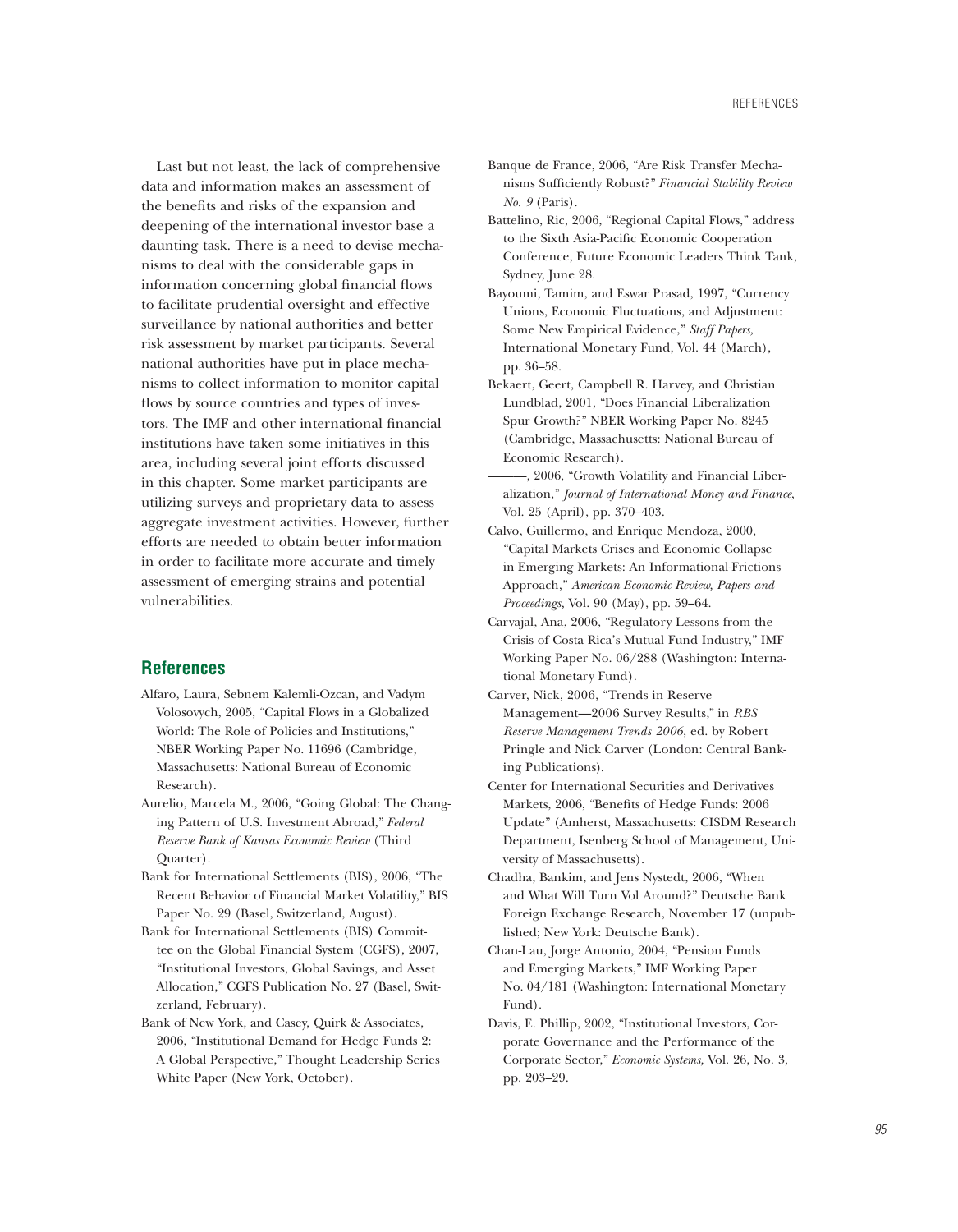- Deloitte Touche Tohmatsu, 2006, "Global Asset Management Industry Outlook: Integrating Strategy with Experience in a Changing World" (June).
- De Santis, Roberto A., and Melanie Lührmann, 2006, "On the Determinants of External Imbalances and Net International Portfolio Flows: A Global Perspective," ECB Working Paper No. 651 (Frankfurt, Germany: European Central Bank, July).
- Edwards, Sebastian, 2001, "Capital Mobility and Economic Performance: Are Emerging Economies Different?" NBER Working Papers Series No. 8076 (Cambridge, Massachusetts: National Bureau of Economic Research).
- European Central Bank, 2006, "Hedge Funds: Developments and Policy Implications," *ECB Monthly Bulletin* (January), pp. 63–76.
- French, Kenneth R., and James M. Poterba, 1991, "Investor Diversification and International Equity Markets," *American Economic Review*, *Papers and Proceedings,* Vol. 81 (May), pp. 222–26.
- Froot, Kenneth A., Paul G.J. O'Connell, and Mark S. Seasholes, 2001, "The Portfolio Flows of International Investors," *Journal of Financial Economics*, Vol. 59 (February), pp. 151–93.
- Galati, Gabrieli, and Philip D. Woodbridge, 2006, "The Euro as a Reserve Currency: A Challenge to the Pre-Eminence of the US Dollar?" BIS Working Paper No. 218 (Basel: Bank for International Settlements).
- Geithner, Timothy F., 2006, "Hedge Funds and Derivatives and Their Implications for the Financial System," remarks at the Distinguished Lecture 2006, sponsored by the Hong Kong Monetary Authority and Hong Kong Association of Banks, Hong Kong SAR, September 15. Available via the Internet: http://www.newyorkfed.org/newsevents/ speeches/2006/gei060914.html.
- Goldstein, Morris, 2005, "What Might the Next Emerging-Market Financial Crisis Look Like?" IIE Working Paper No. 05-7 (Washington: Institute for International Economics, July). Available via the Internet: http://papers.ssrn.com/sol3/papers. cfm?abstract\_id=771045.
- Grinblatt, Mark, Sheridan Titman, and Russ Wermers, 1995, "Momentum Investment Strategies, Portfolio Performance, and Herding: A Study of Mutual Fund Behavior," *American Economic Review,* Vol. 85 (December), pp. 1088–105.
- Hauner, David, and Manmohan Kumar, 2006, "Fiscal Policy and Interest Rates: How Sustain-

able Is the 'New Economy'?" IMF Working Paper No. 06/112 (Washington: International Monetary Fund).

- Imbs, Jean, 2004, "Trade, Finance, Specialization and Synchronization," *Review of Economics and Statistics*, Vol. 86 (August), pp. 723–34.
- International Monetary Fund, 2004, *Global Financial Stability Report*, World Economic and Financial Surveys (Washington, September).
- ———, 2005a, *Global Financial Stability Report*, World Economic and Financial Surveys (Washington, April).
- ———, 2005b, *Global Financial Stability Report*, World Economic and Financial Surveys (Washington, September).
- ———, 2006a, *Global Financial Stability Report*, World Economic and Financial Surveys (Washington, April).
- ———, 2006b, *World Economic Outlook*, World Economic and Financial Surveys (Washington, April).
- ———, 2007, *World Economic Outlook*, World Economic and Financial Surveys (Washington, April, forthcoming).
- JPMorgan Fleming Asset Management, 2005, "Asset Allocation: Manager Survey."
- Kho, Bong-Chan, René M. Stulz, and Francis E. Warnock, 2006, "Financial Globalization, Governance, and the Evolution of the Home Bias," NBER Working Paper No. 12389 (Cambridge, Massachusetts: National Bureau of Economic Research).
- Klein, Michael W., and Giovanni Olivei, 1999, "Capital Account Liberalization, Financial Depth and Economic Growth," NBER Working Paper No. 7384 (Cambridge, Massachusetts: National Bureau of Economic Research).
- Kodres, Laura E., and Matthew Pritsker, 2002, "A Rational Expectations Model of Financial Contagion," *The Journal of Finance*, Vol. 57 (April), pp. 769–99.
- Kose, M. Ayhan, Eswar Prasad, Kenneth Rogoff, and Shang-Jin Wei, 2006, "Financial Globalization: A Reappraisal," IMF Working Paper No. 06/189 (Washington: International Monetary Fund).
- Lane, Philip, 2006, "Global Bond Portfolios and EMU," *International Journal of Central Banking* (June), pp. 1–23.
- McGuire, Patrick, and Nikola Tarashev, 2005, "The International Banking Market," *BIS Quarterly Review* (December), pp. 15–30.